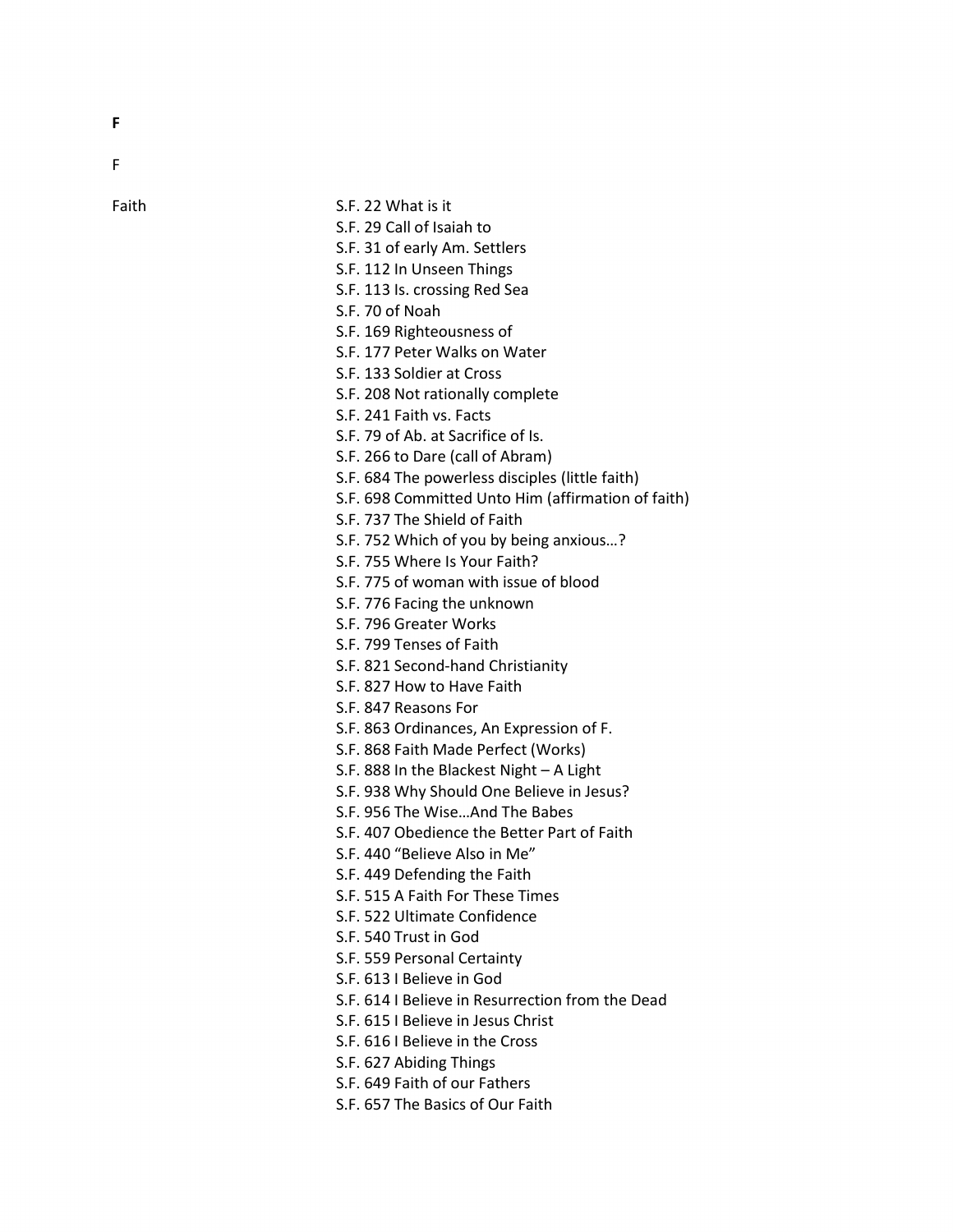|                                    | S.F. 1016 Luter's 4 Points of Faith<br>S.F. 1020 What Can We Believe?<br>S.F. 1038   Believe<br>S.F. 1064 Jesus Teaches Us About Faith<br>S.F. 1066 Faith For The Future<br>S.F. 1087 The Just Shall Live by F.<br>S.F. 1131 Why Believe?                                        |
|------------------------------------|----------------------------------------------------------------------------------------------------------------------------------------------------------------------------------------------------------------------------------------------------------------------------------|
| Faithfulness (cf. Loyalty)         | S.F. 144 Of Esther<br>S.F. 145 Death of Martyrs<br>S.F. 350 Stephen<br>S.F. 716 Faithful Before Satan<br>S.F. 719 A Sublime Assurance<br>S.F. 720 Levels of Loyalty<br>S.F. 856 Standing With God's Help<br>S.F. 563 3 Victorious Non-Conformists<br>S.F. 1070 Seeing It Through |
| Family (See Home)                  |                                                                                                                                                                                                                                                                                  |
| Father's Day                       | S.F. 101 Responsibility of F.<br>S.F. 167 Fatherhood of God<br>S.F. 274 Ahab<br>S.F. 763 Fatherhood of God<br>S.F. 954 The Father in the Parable<br>S.F. 427 Two Fathers<br>S.F. 667 God's Ideal for A Father                                                                    |
| Fear                               | S.F. 267 What is it<br>S.F. 382 Fear of God<br>S.F. 776 Facing the Unknown<br>S.F. 836 "Fear Not" First Christmas Words<br>S.F. 575 Doing the Impossible<br>S.F. 970 God's Victory over Fear                                                                                     |
| Feasts of Jews                     | G.F. 86 Modern Feast of Purim                                                                                                                                                                                                                                                    |
| <b>Federal Council of Churches</b> | G.F. 47 Art I.G. Shaw Cooperation With<br>G.F. 62 Series by C.E. Mills World Council of Churches                                                                                                                                                                                 |
| Fellowship                         | S.F. 813 The Church - A Fellowship<br>S.F. 862 F. in the Gospel<br>S.F. 899 Fellowship with God                                                                                                                                                                                  |
| Flag Day                           | S.F. 179 Sermon on Flag<br>S.F. 471 The Flag                                                                                                                                                                                                                                     |
| Flesh                              | S.F. 162 Enemy of Soul                                                                                                                                                                                                                                                           |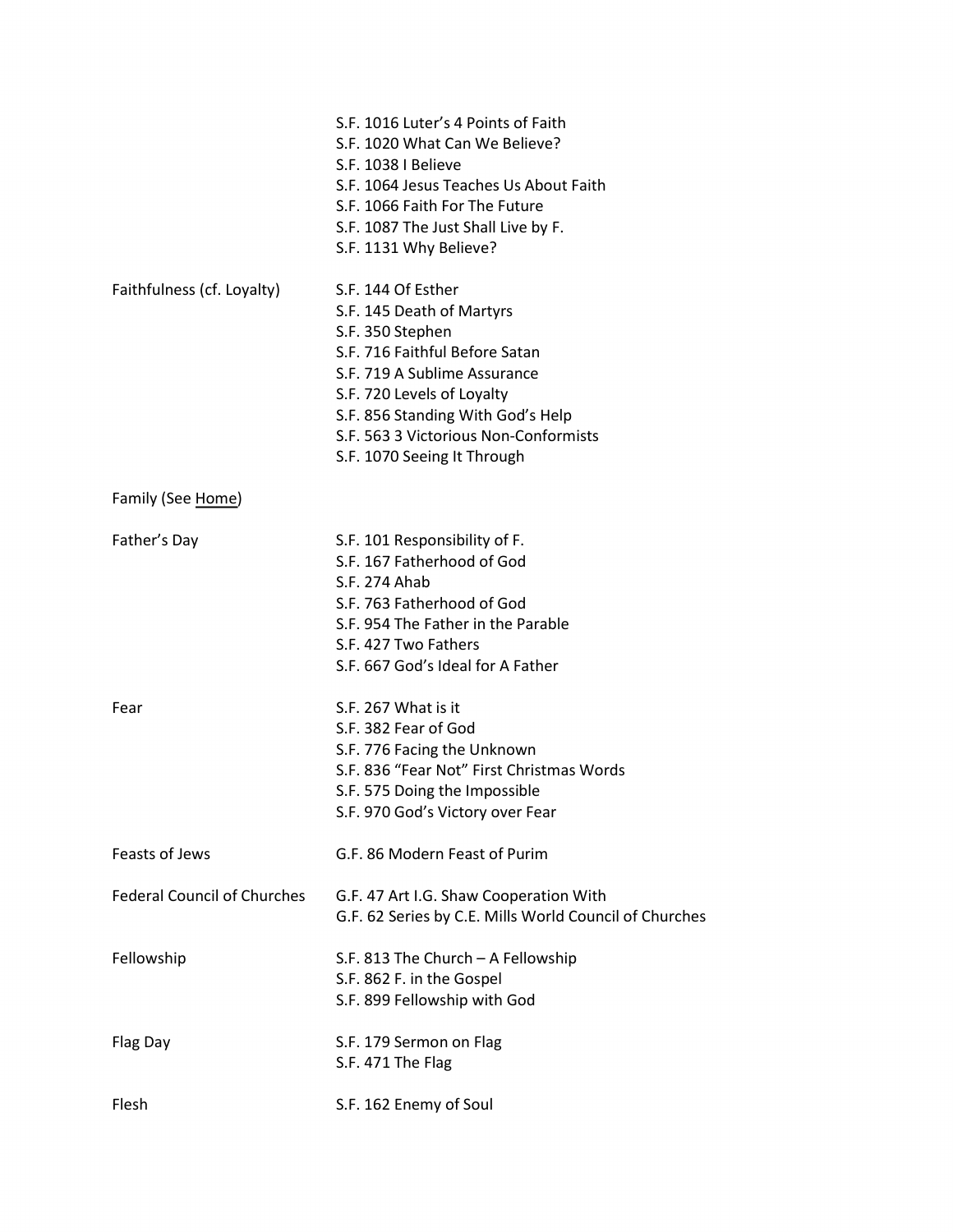| Following (See also - Discipleship) |                                              |
|-------------------------------------|----------------------------------------------|
|                                     | S.F. 7 Jesus steps                           |
|                                     | S.F. 736 Come Follow Me                      |
|                                     | S.F. 767 Are Ye Able?                        |
|                                     | S.F. 896 Follow Me                           |
| Foreknowledge                       | S.F. 773 Your Heavenly Father Knoweth        |
| Forgiveness                         | S.F. 140 Of Woman in Simon's hse.            |
|                                     | S.F. 234 Granted to woman in Simon's house   |
|                                     | S.F. 276 No Condemnation                     |
|                                     | S.F. 738 Forgiving Grace                     |
|                                     | S.F. 747 The Word of Forgiveness             |
|                                     | S.F. 841 The Thief Who Wanted Another Chance |
|                                     | S.F. 927 Forgive Us Our Debts                |
|                                     | S.F. 355 Two-Way Mercy                       |
| Forsaken                            | S.F. 636 Forsaken                            |
| Freedom                             | G.F. 11 Catholics in Spain oppose            |
|                                     | S.F. 766 Responsible Freedom                 |
|                                     | S.F. 952 Freedom of Religion                 |
|                                     | S.F. 604 Freedom's Holy height               |
|                                     | S.F. 605 Freedom of Will                     |
|                                     | S.F. 982 Human Freedom & Responsibility      |
|                                     | S.F. 1017 Freedom and Sin                    |
|                                     | S.F. 1083 America's Religious Dilemma        |
| Friend                              | S.F. 93 of the world                         |
|                                     | S.F. 260 Friendship                          |
|                                     | S.F. 458 The Company You Keep                |
| Funeral                             | S.F. 32 The question of life                 |
|                                     | S.F. 51 In My Father's House                 |
|                                     | S.F. 52 From Shadows to Sunlight             |
|                                     | S.F. 99 What Matters?                        |
|                                     | S.F. 168 Two Deaths                          |
|                                     | S.F. 217 What is your life?                  |
|                                     | S.F. 250 Passing of a great leader           |
|                                     | S.F. 289 Rest                                |
|                                     | S.F. 316 Water of life                       |
|                                     | S.F. 331 Gratitude in Death                  |
|                                     | S.F. 694 The Crowned Life                    |
|                                     | S.F. 707 The Other Side of Death             |
|                                     | S.F. 757 Jesus' Prayer for his People        |
|                                     | S.F. 753 A Victorious Christian Life         |
|                                     | S.F. 754 Behold How They Loved Him           |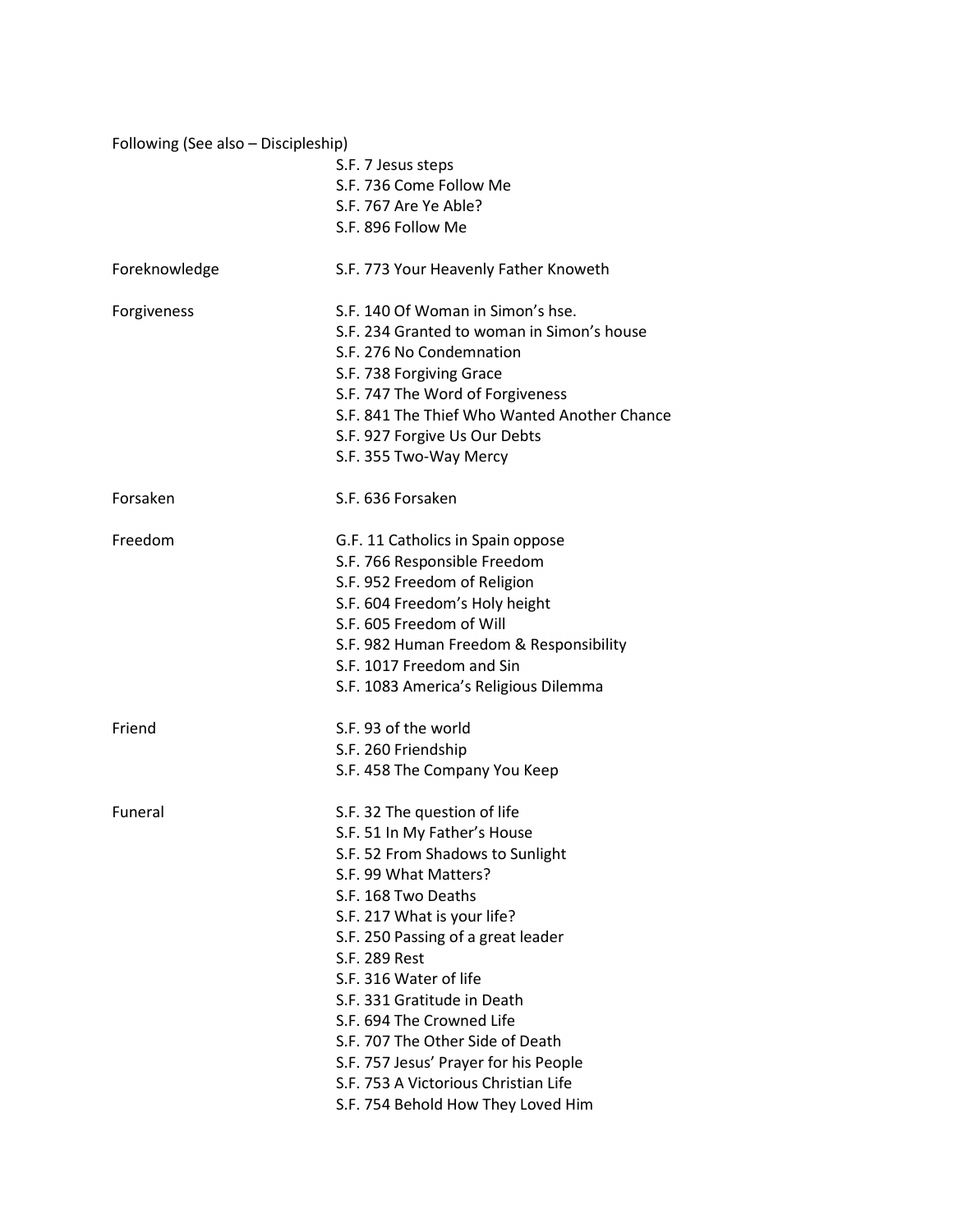|           |                                                                                                                                      | S.F. 835 Seeing the Unseen<br>S.F. 879 Let Faith Speak<br>S.F. 900 Raising of Widow's Son<br>S.F. 909 The Christian's Two-fold Gain<br>S.F. 929 The Foundation of Life<br>S.F. 554 Light at Eventide<br>S.F. 935 Of such is the Kingdom<br>S.F. 442 God's Sabbath Rest<br>S.F. 446 Death of the King's Son<br>S.F. 447 Christian Pilgrim Homeward Bound<br>S.F. The Tree of Life<br>S.F. 534 The Record of a Man's Life<br>S.F. 554 Light at Eventide<br>S.F. 583 The Victory<br>S.F. 653 Funeral - Why?<br>S.F. 661 A Christian's Farewell<br>S.F. 665 Two Points of View<br>S.F. 682 Compensation for Every Age<br>S.F. 1097 Faith, Hope, Love |                                                           |
|-----------|--------------------------------------------------------------------------------------------------------------------------------------|--------------------------------------------------------------------------------------------------------------------------------------------------------------------------------------------------------------------------------------------------------------------------------------------------------------------------------------------------------------------------------------------------------------------------------------------------------------------------------------------------------------------------------------------------------------------------------------------------------------------------------------------------|-----------------------------------------------------------|
| Future    |                                                                                                                                      | S.F. 699 Releasing a Glorious Tomorrow                                                                                                                                                                                                                                                                                                                                                                                                                                                                                                                                                                                                           |                                                           |
| G         |                                                                                                                                      |                                                                                                                                                                                                                                                                                                                                                                                                                                                                                                                                                                                                                                                  |                                                           |
| G         | No.<br>1<br>$\overline{2}$                                                                                                           | Title<br>Great Chapters of the Bible<br>Getting The Most Out Of Life                                                                                                                                                                                                                                                                                                                                                                                                                                                                                                                                                                             | Author<br>Morgan, G. Campbell<br>Readers Digest Symposium |
| Galatians | 2:4<br>2:20<br>2:20<br>$3:9-10$<br>$3:27-29$<br>$3:10-13$<br>$4:21-31$<br>$4:21-31$<br>4:4<br>5:1<br>$6:7 - 10$<br>$6:7-10$<br>6:14a | S.F. 4<br>S.F. 363<br>S.F. 301<br>S.F. 393<br>S.F. 756<br>S.F. 543<br>S.F. 68<br>S.F. 195<br>S.F. 566<br>S.F. 4<br>S.F. 215<br>S.F. 865<br>S.F 522                                                                                                                                                                                                                                                                                                                                                                                                                                                                                               |                                                           |
| Genesis   | $\mathbf{1}$<br>$1:26-29$<br>11:4<br>$1:1-2$<br>1:27-35<br>$1:1-$                                                                    | G.F. 15<br>S.F. 393<br>G.F. 739<br>S.F. 812<br>S.F. 490<br>S.F. 490                                                                                                                                                                                                                                                                                                                                                                                                                                                                                                                                                                              |                                                           |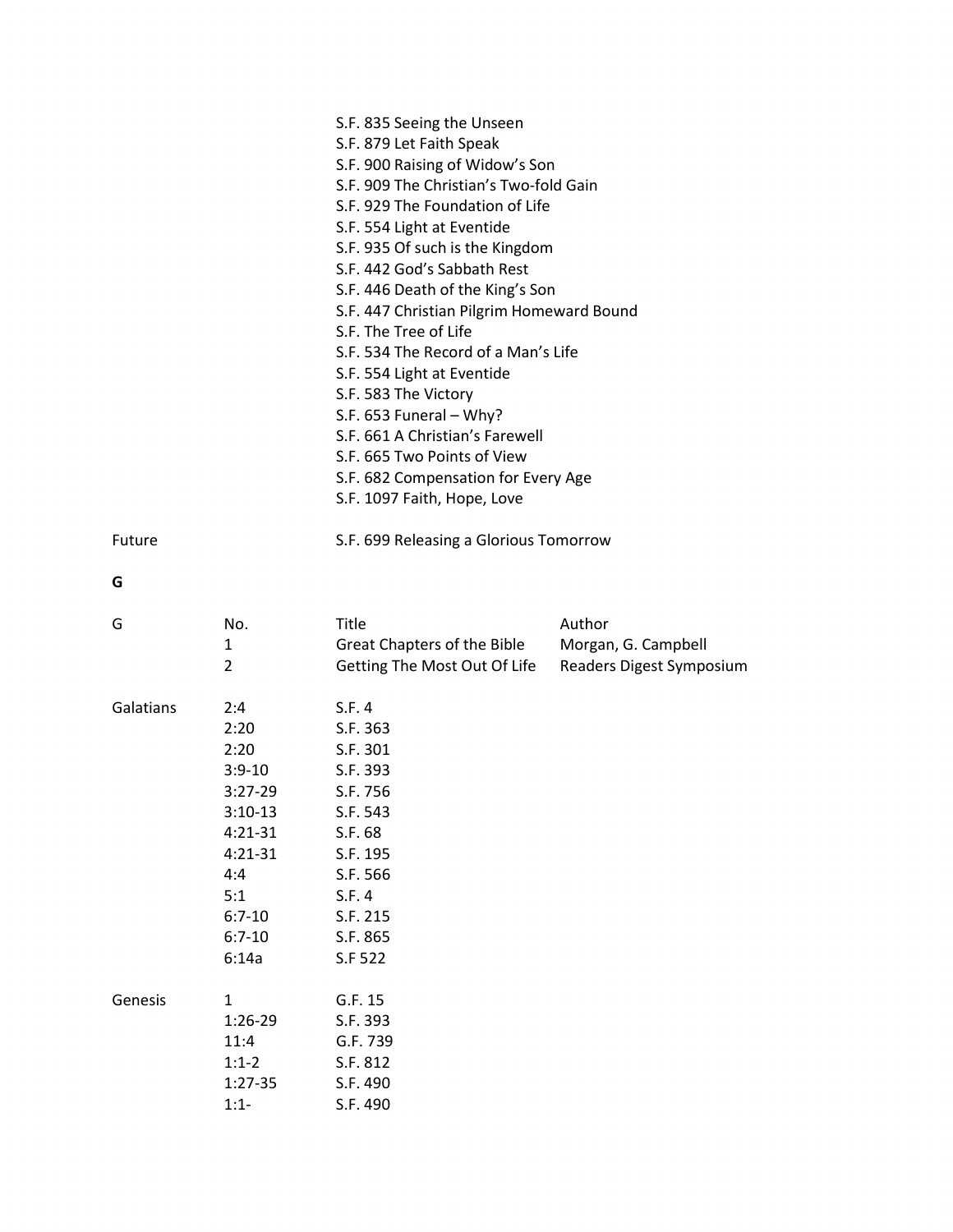|                 | 1:24-31     | S.F. 1009                                   |
|-----------------|-------------|---------------------------------------------|
|                 | $1:26-30$   | S.F. 1028                                   |
|                 | $22:1-19$   | S.F. 79                                     |
|                 | $22:1 - 14$ | S.F. 1122                                   |
|                 | $12:1-3$    | S.F. 266                                    |
|                 | 3           | S.F. 176                                    |
|                 | 3           | S.F. 231                                    |
|                 | $3:9-19$    | S.F. 480                                    |
|                 | $13:1 - 18$ | S.F. 1011                                   |
|                 | 3:19        | S.F. 1022                                   |
|                 | 3:9         | S.F. 1099                                   |
|                 | 4:9         | S.F. 211                                    |
|                 | 44:18-34    | S.F. 1012                                   |
|                 | 4:9         | S.F. 1106                                   |
|                 | $4:1 - 8$   | S.F. 1117                                   |
|                 | 45:27       | S.F. 55                                     |
|                 | 45:5        | S.F. 191                                    |
|                 | $5:21-24$   | S.F. 232                                    |
|                 | 26:18       | S.F. 708                                    |
|                 | 26:18       | S.F. 1071                                   |
|                 | $17:1 - 14$ | S.F. 666                                    |
|                 | $27:1 - 33$ | S.F. 1123                                   |
|                 | 28:20-22    | S.F. 720                                    |
|                 | $8:13-9:17$ | S.F. 252                                    |
|                 | 28:16       | S.F. 637                                    |
|                 | 18:19       | S.F. 667                                    |
|                 | 8-9         | S.F. 1010                                   |
|                 | 19:14-17    | S.F. 54                                     |
|                 | $9:20-23$   | S.F. 581                                    |
|                 | 29:20       | S.F. 669                                    |
|                 | 29:20       | S.F. 1014                                   |
|                 | 40:23       | S.F. 671                                    |
| Gambling        |             | S.F. 811 Gambling at the Cross              |
|                 |             | S.F. 120 Vice of Gambling                   |
|                 |             | S.F. 1046 Big-Time Gambling (with Eternity) |
| Generosity      |             | S.F. 201 Freely received, Freely give       |
| <b>Gentiles</b> |             | S.F. 131 conversion of first                |
|                 |             | S.F. 146 Crafted onto Israel                |
|                 |             | S.F. 170 Jonah sent to                      |
|                 |             | S.F. 144 Parable of Wedd. Gar.              |
| Gift            |             | S.F. 138 of God Jhn 3:16                    |
|                 |             | S.F. 140 of adulterous Woman                |
|                 |             | S.F. 158 Spir. Gift and Love                |
|                 |             |                                             |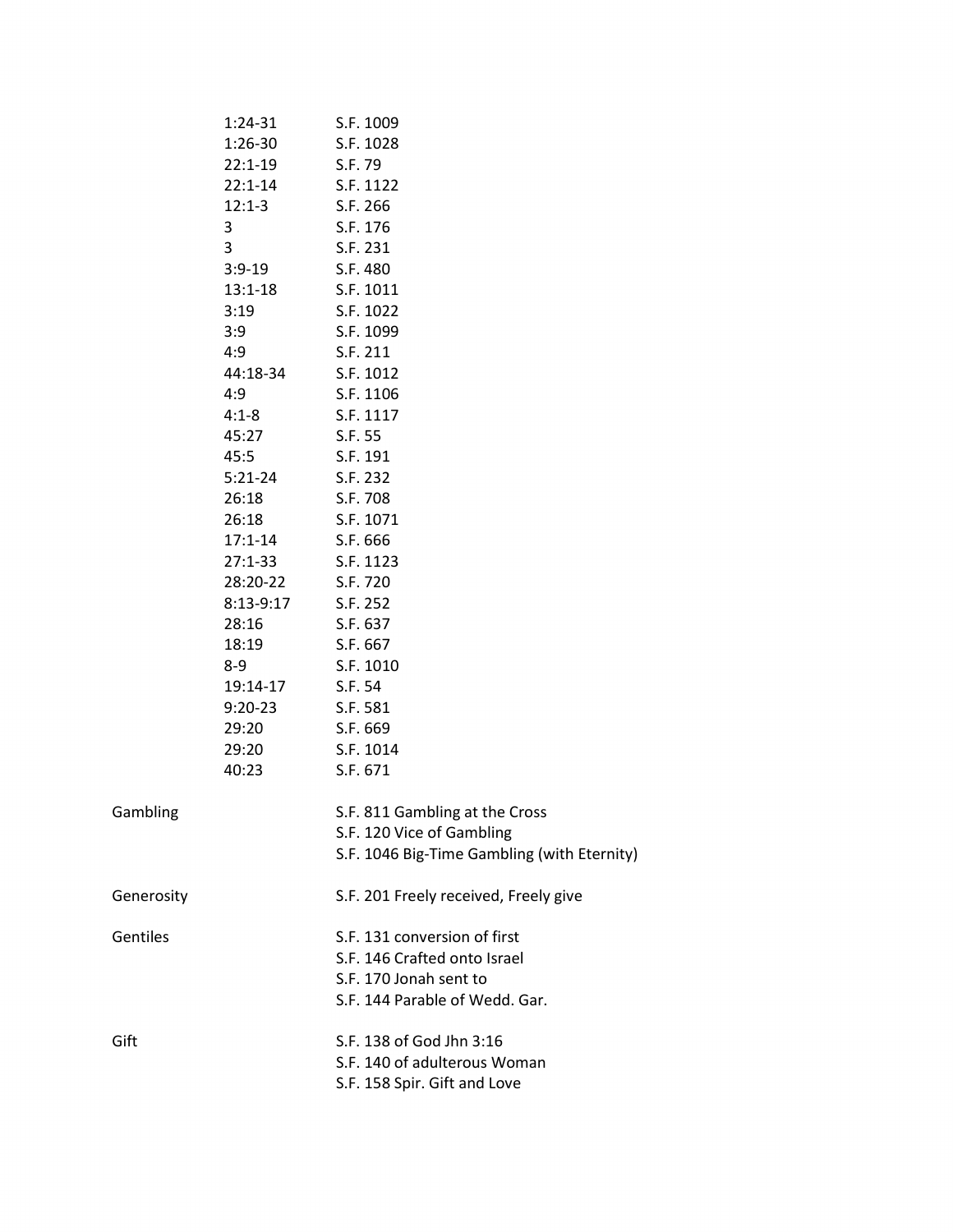| Giving      | S.F. 201 Freely received, freely give              |
|-------------|----------------------------------------------------|
| God         | S.F. 18 revealed as personal in X                  |
|             | S.F. 58 learning about God                         |
|             | S.F. 85 Goodness & Severity                        |
|             | S.F. 90 Chastens in Love                           |
|             | P. 2 – pp. 16 (Poem) A Mighty Fortress             |
|             | S.F. 138 is Love Jhn 3:16                          |
|             | S.F. 167 Fatherhood of                             |
|             | G.F. 14 Ser. What Bible Teaches About R.E. Boesman |
|             | G.F. 41 V H.H. Farmer As Active Personal Will      |
|             | S.F. 206 Refusal to surrender                      |
|             | S.F. 294 What Bible teaches about                  |
|             | S.F. 339 Program Divine & Eternal                  |
|             | S.F. 381 God of Order                              |
|             | S.F. 382 Fear of God                               |
|             | S.F. 393 Image of God                              |
|             | S.F. 769 Divine-Human Encounter                    |
|             | S.F. 767 Strength From Knowing God                 |
|             | S.F. 773 Your Heavenly Father Knoweth              |
|             | S.F. 795 Strange Concept of God                    |
|             | S.F. 812 Creator - The Void & the Voice            |
|             | S.F. 819 God-Examined Life                         |
|             | S.F. 824 God's Answers                             |
|             | S.F. 897 The Ways of God                           |
|             | S.F. 899 Fellowship with God                       |
|             | S.F. 434 God Hath Spoken                           |
|             | S.F. 435 The Goodness & Severity of God            |
|             | S.F. 454 God Lays Claim                            |
|             | S.F. 541 Some Wrong Ideas About God                |
|             | S.F. 561 God in the Wilderness                     |
|             | S.F. 585 The Hand of God                           |
|             | S.F. 613 I Believe in God                          |
|             | S.F. 637 Surely God is Here And I Knew it Not      |
|             | S.F. 655 He Careth for You                         |
|             | S.F. 670 Trust in God                              |
|             | S.F. 1008 God, The Creator                         |
|             | S.F. 1048 The Divine Name                          |
|             | S.F. 242 God's Suffering Love                      |
|             | S.F. 1111 What Is God Like?                        |
| Godlessness | S.F. 42 Rich Fool                                  |
|             | S.F. 206 Rich Young Ruler                          |
| Gospel      | S.F. 1 Simplicity of                               |
|             | N. 1 Simplicity of                                 |
|             | S.F. 24 Preach the                                 |
|             | S.F. 155 of reconciliation                         |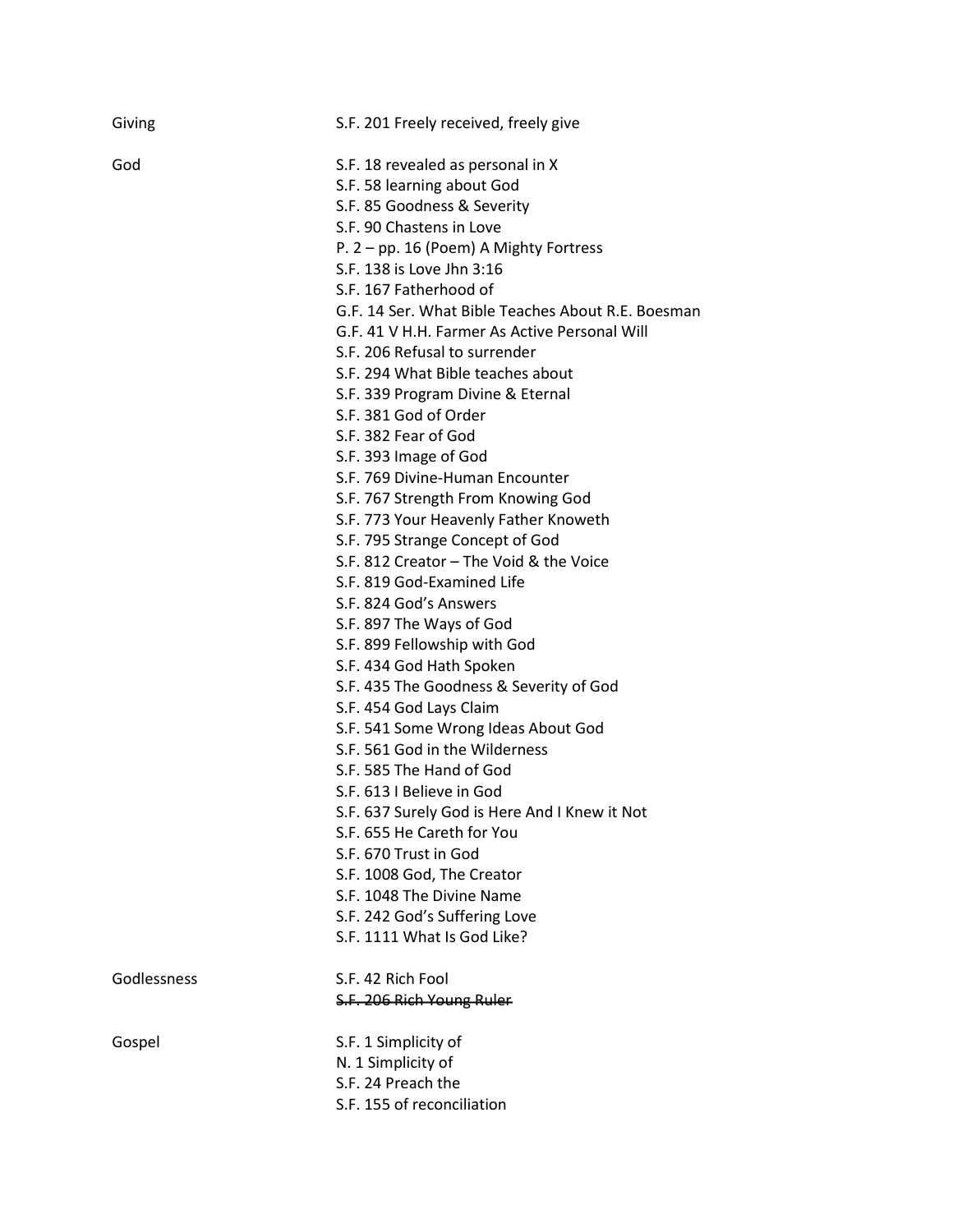|                         |           | S.F. 166 Preached on Pentecost                   |
|-------------------------|-----------|--------------------------------------------------|
|                         |           | S.F. 208 Stumbling block & Foolishness           |
|                         |           | S.F. 233 Power To Change Lives                   |
|                         |           | S.F. 244 the hidden                              |
|                         |           | S.F. 262 G. invit. of 152. SS                    |
|                         |           | S.F. 288 The Law & the G.                        |
|                         |           | S.F. 311 Rom. 1:16                               |
|                         |           | S.F. 399 Pearl of Great Price                    |
|                         |           | S.F. 702 Treasure in Earthen Vessels             |
|                         |           | S.F. 862 Fellowship in the Gospel                |
|                         |           | S.F. 915 The Gospel                              |
|                         |           | S.F. 150 Good News to the Poor                   |
|                         |           | S.F. 432 Power of God                            |
|                         |           | S.F. 590 God's Good News                         |
|                         |           |                                                  |
| Gossip                  |           | S.F. 71 The Tongue                               |
|                         |           | S.F. 122 Damangin effect                         |
|                         |           | P.3 - 303. "Thy speech maketh thee known"        |
| Grace                   |           | S.F. 388 Abundant                                |
|                         |           | E-1 Grace & Election Comment on Rom. 8:29        |
|                         |           | S.F. 643 If the Righteous Scarcely be Saved      |
|                         |           |                                                  |
|                         |           | S.F. 669 My Strength is Made Perfect in Weakness |
| <b>Great Commission</b> |           | S.F. 214 Great lavit. & Gr. Com                  |
|                         |           | S.F. 774 The Plan of the Com.                    |
|                         |           | S.F. 814 Teaching to Observe All Things          |
|                         |           | S.F. 894 Marching Orders of the Church           |
|                         |           |                                                  |
| Greatness               |           | S.F. 415 Secret for Greatness                    |
| Growth                  |           | S.F. 460 Christian Growth                        |
|                         |           |                                                  |
|                         |           | S.F. 654 Perfection                              |
|                         |           | S.F. 1072 Like Him                               |
|                         |           | S.F. 1141 Spiritual Maturity                     |
| Guidance                |           | S.F. 485 Jesus, Savior Pilot Me                  |
|                         |           | S.F. 562 Divine Guidance                         |
|                         |           |                                                  |
| н                       |           |                                                  |
| Η                       |           |                                                  |
|                         |           |                                                  |
| Habakkuk                | $1:1-2:4$ | S.F. 241                                         |
|                         |           |                                                  |
| Haggai                  |           |                                                  |
| <b>Hebrews</b>          | 11:24-26  | S.F. 8                                           |
|                         |           |                                                  |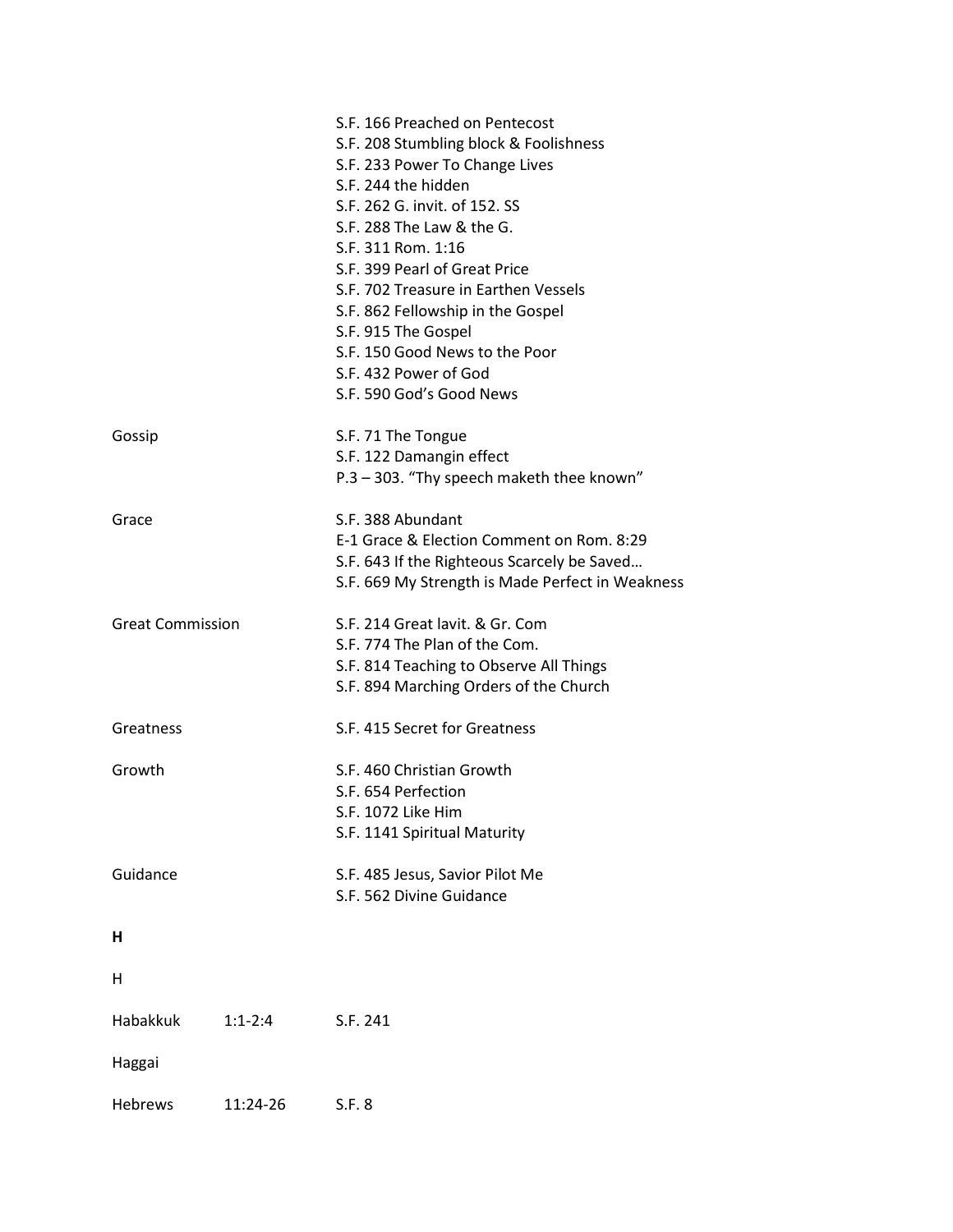|                          | 11:1              | S.F. 22                         |
|--------------------------|-------------------|---------------------------------|
|                          | 11                | S.F. 25                         |
|                          | 11:7              | S.F. 70                         |
|                          | 11:276            | S.F. 835                        |
|                          | 11:8-10           | S.F. 839                        |
|                          | 11:4              | S.F. 905                        |
|                          | $11:8-16$         | S.F. 957                        |
|                          | $1:1 - 4$         | S.F. 434                        |
|                          | 11:25             | S.F. 475                        |
|                          | 11:3              | S.F. 555                        |
|                          | 12:28             | S.F. 15                         |
|                          | 12:16-17          | S.F. 16                         |
|                          | $12:1-3$          | S.F. 86                         |
|                          | 2:1               | S.F. 88                         |
|                          | $12:5-13$         | S.F. 90                         |
|                          | $2:14-18$         | S.F. 267                        |
|                          | $12:1-2$          | S.F. 384                        |
|                          | $12:1 - 2$        | S.F. 692                        |
|                          | $12:5-11$         | S.F. 763                        |
|                          | 12:5              | S.F. 973                        |
|                          | $2:1-3$           | S.F. 978                        |
|                          | 13:8              | S.F. 343                        |
|                          | 13:8              | S.F. 794                        |
|                          | $4:11-13$         | S.F. 126                        |
|                          | 4:9               | S.F. 289                        |
|                          | 4:15              | S.F. 1023                       |
|                          | $6:1 - 11$        | S.F. 108                        |
|                          | $6:1 - 19$        | S.F. 196                        |
|                          | 6:1               | S.F. 654                        |
|                          | $7:25-27$         | S.F. 219                        |
|                          | 7:25              | S.F. 1125                       |
|                          | $9:11-18$         | S.F. 9                          |
|                          | $9:1 - 22$        |                                 |
|                          |                   | S.F. 82                         |
|                          | $9:11-12$<br>9:27 | S.F. 611<br>S.F. 1015           |
|                          |                   |                                 |
| Hosea                    | 11                | S.F. 765                        |
|                          | 3                 | S.F. 242                        |
|                          |                   |                                 |
| <b>Happiness</b>         |                   | S.F. 713 A Profound Lesson      |
|                          |                   | S.F. 771 Joy of Redemption      |
|                          |                   | S.F. 840 "Happy New Year"       |
|                          |                   | S.F. 887 Ps. 1 The Blessed Life |
|                          |                   |                                 |
| <b>Hardness of Heart</b> |                   | S.F. 140 of Simon the Pharisee  |
|                          |                   | S.F. 162 Enemy of Soul          |
|                          |                   |                                 |
| <b>Healing</b>           |                   | S.F. 110 Gadarene demoniae      |
|                          |                   |                                 |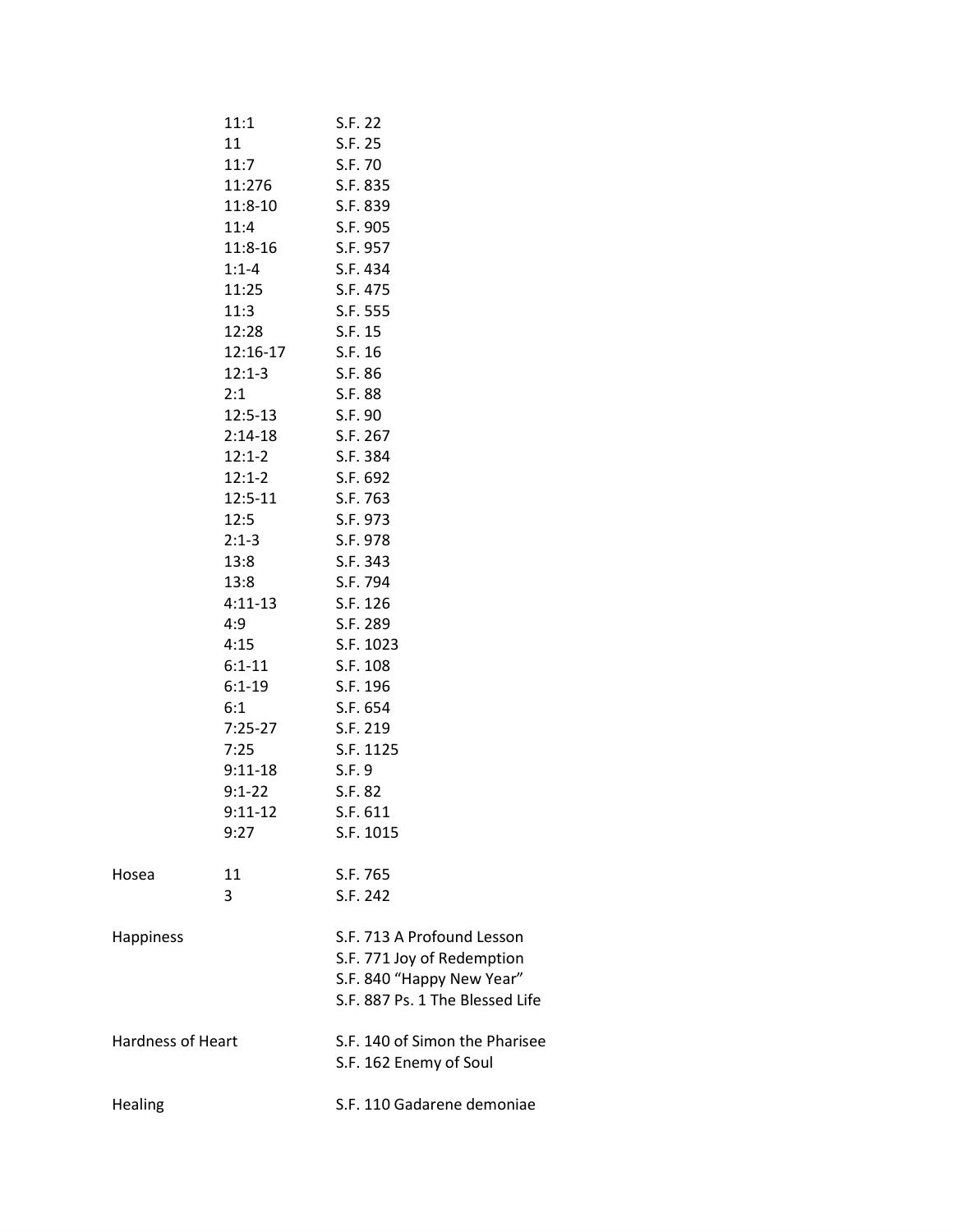|                               | S.F. 56 Blind man in Jhn 9                                 |
|-------------------------------|------------------------------------------------------------|
|                               | S.F. 102 Bartimaeus                                        |
|                               | S.F. 770 Of man at Gate Beautiful                          |
|                               | S.F. 775 of Woman with issue of blood                      |
| Heart                         | S.F. 323 Heart Disease                                     |
|                               | S.F. 689 Educating the Heart                               |
|                               | S.F. 980 The Dedicated Heart                               |
| Heaven                        | S.F. 305                                                   |
|                               | S.F. 351 Face to Face                                      |
|                               | S.F. 757 HeShall Never Die!                                |
|                               | S.F. 833 Joy in Heaven                                     |
|                               | S.F. 1110 The Holy City                                    |
| Heirs of God                  | S.F. 68 Sons of Free (Allegory)                            |
| Hell                          | L-1 pp. 68-80, Art. Hell is extinction (Jeh. Wit.)         |
|                               | S.F. 239 Hell                                              |
|                               | S.F. 342 Lost                                              |
|                               | S.F. 400 Who is to blame if you are lost?                  |
| Holy Spirit (See also Spirit) | G.F. 51 Art Max Randall H.S. and Conversion                |
|                               | S.F. 1147 The H.S. in You                                  |
| Home                          | S.F. 26 The American                                       |
|                               | S.F. 223 The Christian                                     |
|                               | S.F. 274 Ahab                                              |
|                               | S.F. 345 Nazareth home                                     |
|                               | S.F. 727 Christ in Your Home                               |
|                               | S.F. 850 Together As A Family                              |
|                               | S.F. 422 The Home                                          |
|                               | S.F. 513 Give God A Chance in Your Home                    |
|                               | S.F. 514 The Magic Word Together                           |
|                               | S.F. 516 God's Answer to family finance                    |
|                               | S.F. 601 A Model Home                                      |
|                               | S.F. 1014 The Tie That Binds                               |
|                               | S.F. 1132 The Beauty of A Godly Home                       |
|                               |                                                            |
| Hope                          | S.F. 183 Despite Sin                                       |
|                               | S.F. 196 Anchor of Soul                                    |
|                               | S.F. 209 Shattered Hopes                                   |
|                               | S.F. 235 Our Divine Heritage                               |
|                               | S.F. 384 Despising the shame                               |
|                               | S.F. 748 Word of Promise from the Cross                    |
|                               | S.F. 832 Paul's Teaching on The Resurrection               |
|                               | S.F. 627 Abiding Things<br>S.F. 451 Christ - The Only Hope |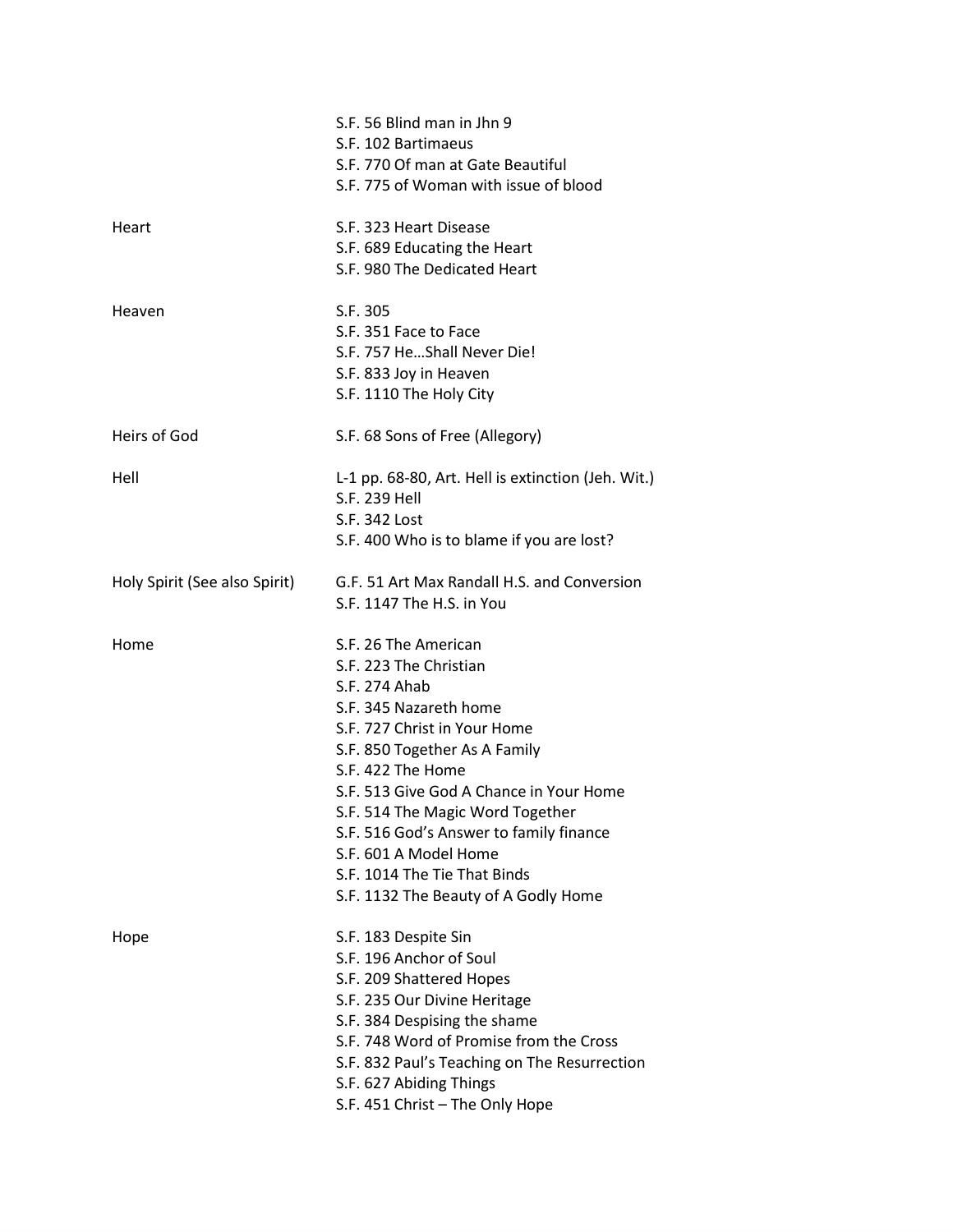|                       |                                                                                                                                                                                                                                                                                                             | S.F. 499 A Wonderful Hope<br>S.F. 547 Christian Hope<br>S.F. 1067 Hopes' Meaning is our Fathers                 |
|-----------------------|-------------------------------------------------------------------------------------------------------------------------------------------------------------------------------------------------------------------------------------------------------------------------------------------------------------|-----------------------------------------------------------------------------------------------------------------|
| Humanity of Jesus     |                                                                                                                                                                                                                                                                                                             | S.F. 703 Our Divine Possibilities                                                                               |
| Humility              |                                                                                                                                                                                                                                                                                                             | S.F. 34 Jesus washes feet<br>S.F. 152 of Jesus at trim entry<br>S.F. 377 Humility & Sincerity                   |
| <b>Humorous Prose</b> |                                                                                                                                                                                                                                                                                                             | Burlesque on the trappings of Worship - Church<br>Management - XXIX/II p. 26                                    |
| Hypocrisy             |                                                                                                                                                                                                                                                                                                             | S.F. 72 Jesus denounces Pharisees<br>S.F. 199 Hypoc. in life                                                    |
| ı                     |                                                                                                                                                                                                                                                                                                             |                                                                                                                 |
| I                     |                                                                                                                                                                                                                                                                                                             |                                                                                                                 |
| Isaiah                | 1:1-20 S.F. 98<br>1:18 S.F. 738<br>11:1-10 S.F. 1082<br>42:1-4 S.F. 966<br>52:13-53:12 S.F. 493<br>53:3-4 S.F. 48<br>53<br>53 S.F. 202<br>55 S.F. 262<br>55:2 S.F. 822<br>35:1-10 S.F. 860<br>55:6-7 S.F. 864<br>$55:1-3$<br>55:8-9<br>$6:1 - 10$<br>$38:1 - 21$<br>$9:6 - 7$<br>9:6<br>$49:1 - 6$<br>30:21 | G.F. 21<br>S.F. 892<br>S.F. 897<br>S.F. 29<br>S.F. 918<br>S.F. 792<br>S.F. 934<br>S.F. 967<br>S.F. 820          |
| Idleness              |                                                                                                                                                                                                                                                                                                             | S.F. 33 Favorite Pastime<br>S.F. 135 Parable of Talents                                                         |
| Idolatry              |                                                                                                                                                                                                                                                                                                             | S.F. 284 In time of Ezekiel<br>S.F. 421 I Am Thy God<br>S.F. 423 The Second Command<br>S.F. 358 The Golden Calf |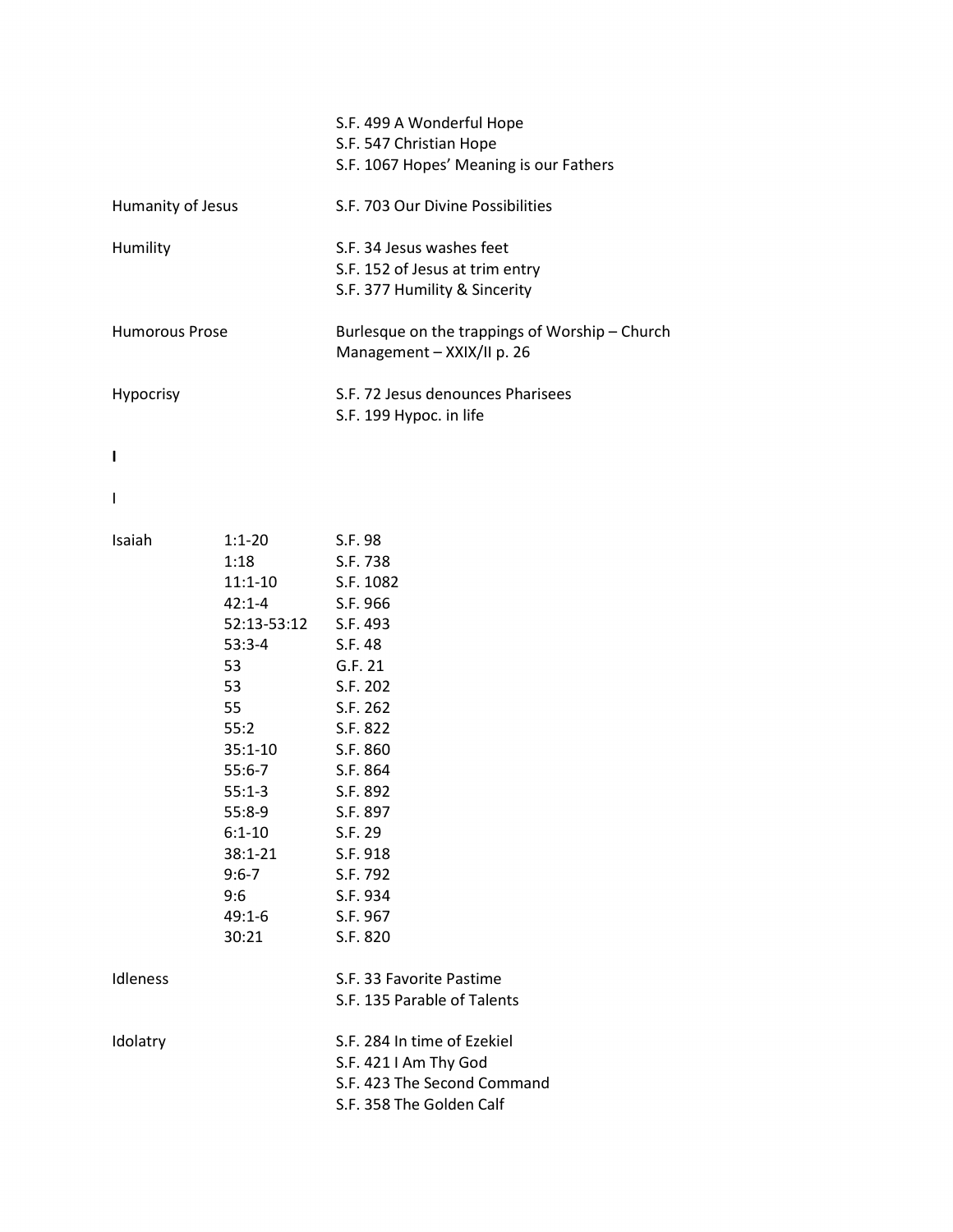| Immortality                                     | S.F. 849 If A Man Die Shall He Live Again?<br>S.F. 972 The Book of Life                                                                                                                                                     |
|-------------------------------------------------|-----------------------------------------------------------------------------------------------------------------------------------------------------------------------------------------------------------------------------|
| Image                                           | S.F. 1113 Image                                                                                                                                                                                                             |
| India                                           | I.F.I-I Z.F. Rothermel Discouragement in<br>I.F. 1-2 Harry Schaefer Crisis In India                                                                                                                                         |
| Indifference                                    | S.F. 39 Laodiceans<br>S.F. 162 Enemy of Soul<br>S.F. 374 Do You Care?<br>S.F. 714 Chance of the Lost Love                                                                                                                   |
| Influence                                       | S.F. 212 My Brother's Keeper<br>S.F. 692 A Cloud of Witnesses<br>S.F. 717 Destructive "Church of Jezebel"<br>S.F. 931 Deliver Us From (the) Evil (One)<br>S.F. 458 The Company You Keep<br>S.F. 485 Jesus, Savior, Pilot Me |
| Ingratitude                                     | S.F. 56 of parents of blind man<br>S.F. 730 The Perils We Face<br>S.F. 762 Never Thanksgiving Day<br>S.F. 866 Parable of Older Son                                                                                          |
| Insight                                         | S.F. 463 Seeing The Unseen<br>S.F. 555 Seeing Beyond Sight<br>S.F. 619 Sight & Insight                                                                                                                                      |
| Inspiration                                     | S.F. 468 I Will Lift Up Mine Eyes<br>S.F. 474 Valley of Dry Bones                                                                                                                                                           |
| Introspection                                   | S.F. 704 Self Communing                                                                                                                                                                                                     |
| Instructions                                    | G.F. 1 Eureka Filing System                                                                                                                                                                                                 |
| International Convention of Disciples of Christ | Constitution G.F. 89                                                                                                                                                                                                        |
| Isaac                                           | S.F. 79 Sacrifices of<br>S.F. 708 Isaac Digs The Old Walls                                                                                                                                                                  |
| Isaiah                                          | S.F. 29 Call of<br>S.F. 493 Exposition of 4 <sup>th</sup> Great Servant Poem                                                                                                                                                |
| Israel                                          | S.F. 195 The Spiritual Is.<br>Series on Eternal Values in Rel. of Is. SF. 782 H                                                                                                                                             |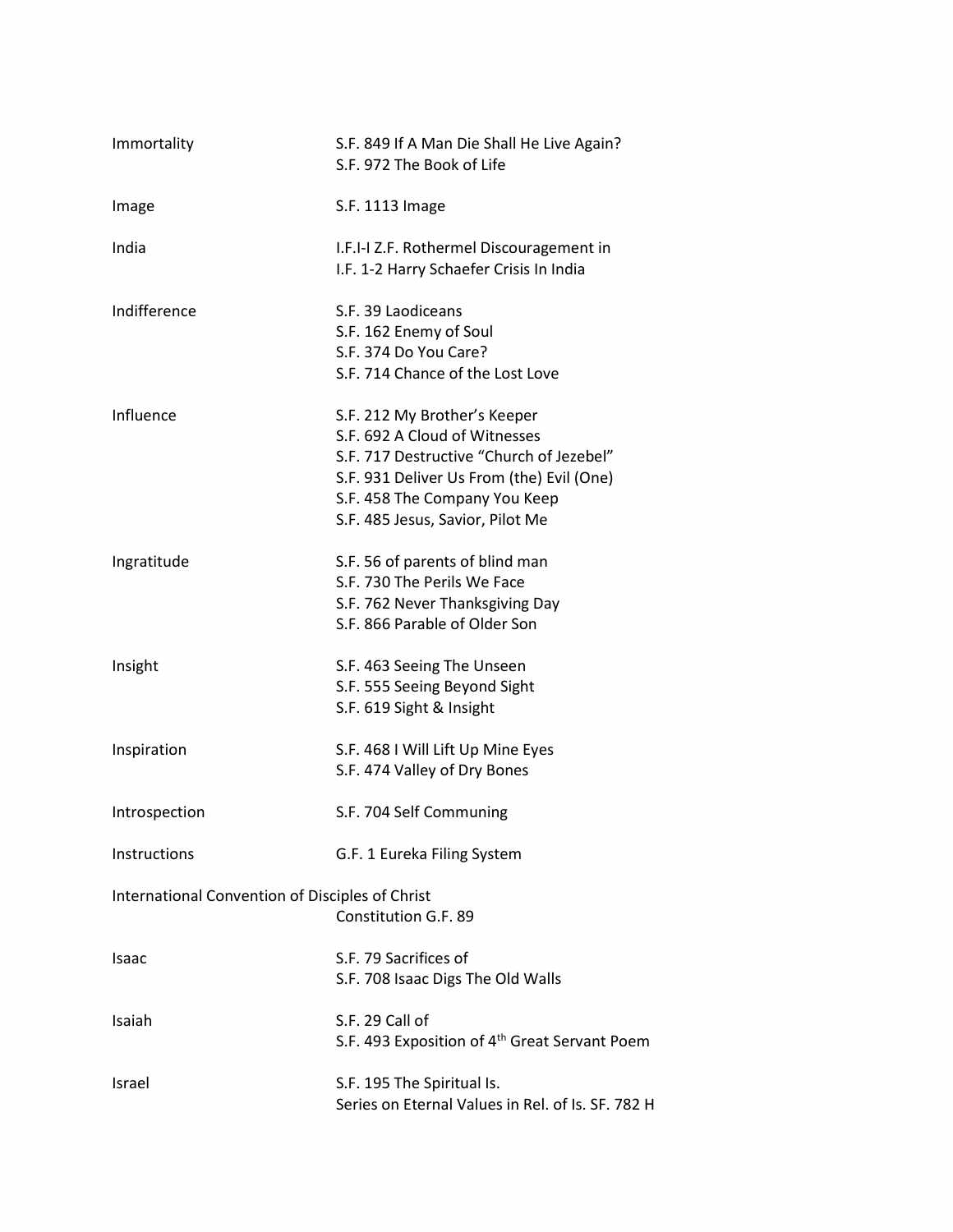J

John 11:25-26 S.F. 190 1 G.F. 22 11:1-46 S.F. 205 1:43-51 S.F. 265 1:11-12 S.F. 285 1:17-18 S.F. 288 21:15-17 S.F. 308 1:1 S.F. 343 11:1-44 S.F. 357 1:14-18 S.F. 366 1:14 S.F. 397 1:14 S.F. 703 11:36 S.F. 754 11:26 S.F. 787 12:1-8 S.F. 181 12:37-50 S.F. 188 2:15 P. 3 295 2:13-22 S.F. 290 12:32 S.F. 805 2:1-11 S.F. 844 12:20-33 S.F. 946 12:20-28 S.F. 479 12:32 S.F. 634 12:16 S.F. 638 12:30-48 S.F. 1084 13:1-16 S.F. 34 3:14 S.F. 50 3:8 S.F. 112 3:16 S.F. 138 13:21-38 S.F. 185 3:16 S.F. 190 13:23 S.F. 349 3:17 S.F. 396 13:17 S.F. 911 3:5 S.F. 275 3:16 S.F. 948 3:1-15 S.F. 991 14:7-11 S.F. 18 4:1-39 S.F. 43 4:35-36 S.F. 361 14:6 S.F. 743 14:12 S.F. 796 14:9 S.F. 849

> 14:23 S.F. 889 14:1-2 S.F. 440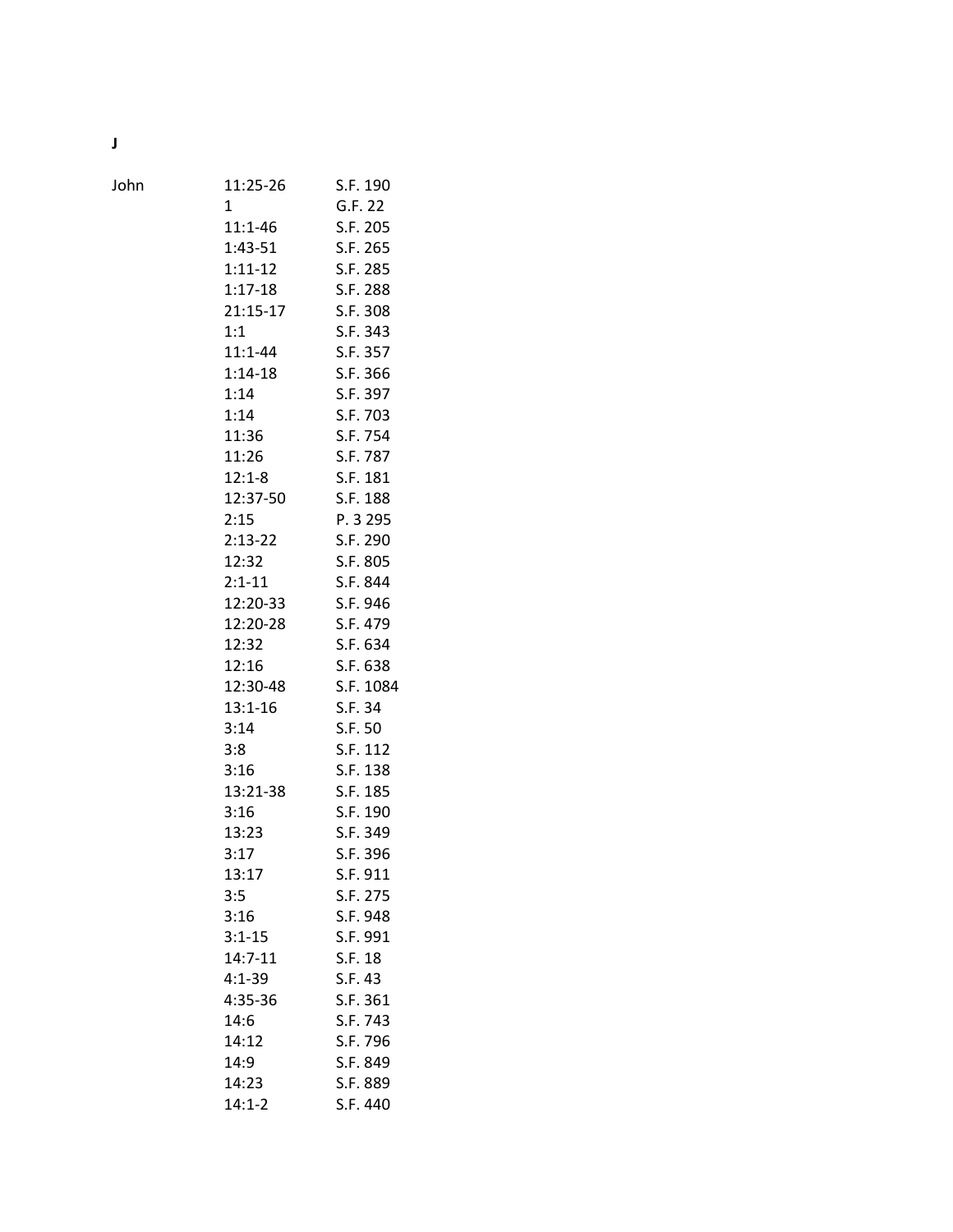| 14:6                 | S.F. 607             |
|----------------------|----------------------|
| 14:6                 | S.F. 608             |
| 4:41-54              | S.F. 981             |
| 14:19                | S.F. 1022            |
| 14:6                 | S.F. 1030            |
| 14:6                 | S.F. 1088            |
| $15:1 - 10$          | S.F. 77              |
| 15:13                | S.F. 228             |
| $5:1 - 18$           | S.F. 291             |
| 5:6                  | S.F. 801             |
| $5:9-47$             | S.F. 845             |
| 15:13                | S.F. 1069            |
| 6:66-69              | S.F. 109             |
| 6:9                  | S.F. 293             |
| 26:34-46             | S.F. 924             |
| $6:22-59$            | S.F. 437             |
| 6:35                 | S.F. 478             |
| 17:17-19             | S.F. 302             |
| 17:3                 | S.F. 303             |
| 7:37-39              | S.F. 360             |
| 17:24                | S.F. 751             |
| 7:43                 | S.F. 847             |
| $17:1 - 26$          | S.F. 848             |
| 17:15                | S.F. 917             |
| 17:14-19             | S.F. 409             |
| 7:32-46              | S.F. 539             |
| 7:40-44              | S.F. 1150            |
| 8:12                 | S.F. 23              |
| $8:1 - 11$           | S.F. 297             |
| 8:39-44              | S.F. 299             |
| 8:32                 | S.F. 370             |
| 18:29-19:16 S.F. 337 |                      |
| 8:44                 |                      |
|                      | S.F. 704<br>S.F. 821 |
| 18:34                |                      |
| 8:33-34              | S.F. 486             |
| 8:32                 | S.F. 570             |
| 18:33-38             | S.F. 1152            |
| $9:1 - 41$           | S.F. 56<br>S.F. 300  |
| $9:1 - 4$            |                      |
| 19:29                | S.F. 749             |
| 19:15                | S.F. 1043            |
| $9:1 - 2$            | S.F. 1151            |
| 19:3, 14-15          | S.F. 1152            |
| 20:24-29             | S.F. 84              |
| $10:1 - 16$          | S.F. 129             |
| 10:10                | S.F. 134             |
| 20:24-31             | S.F. 309             |
| 10:11                | S.F. 635             |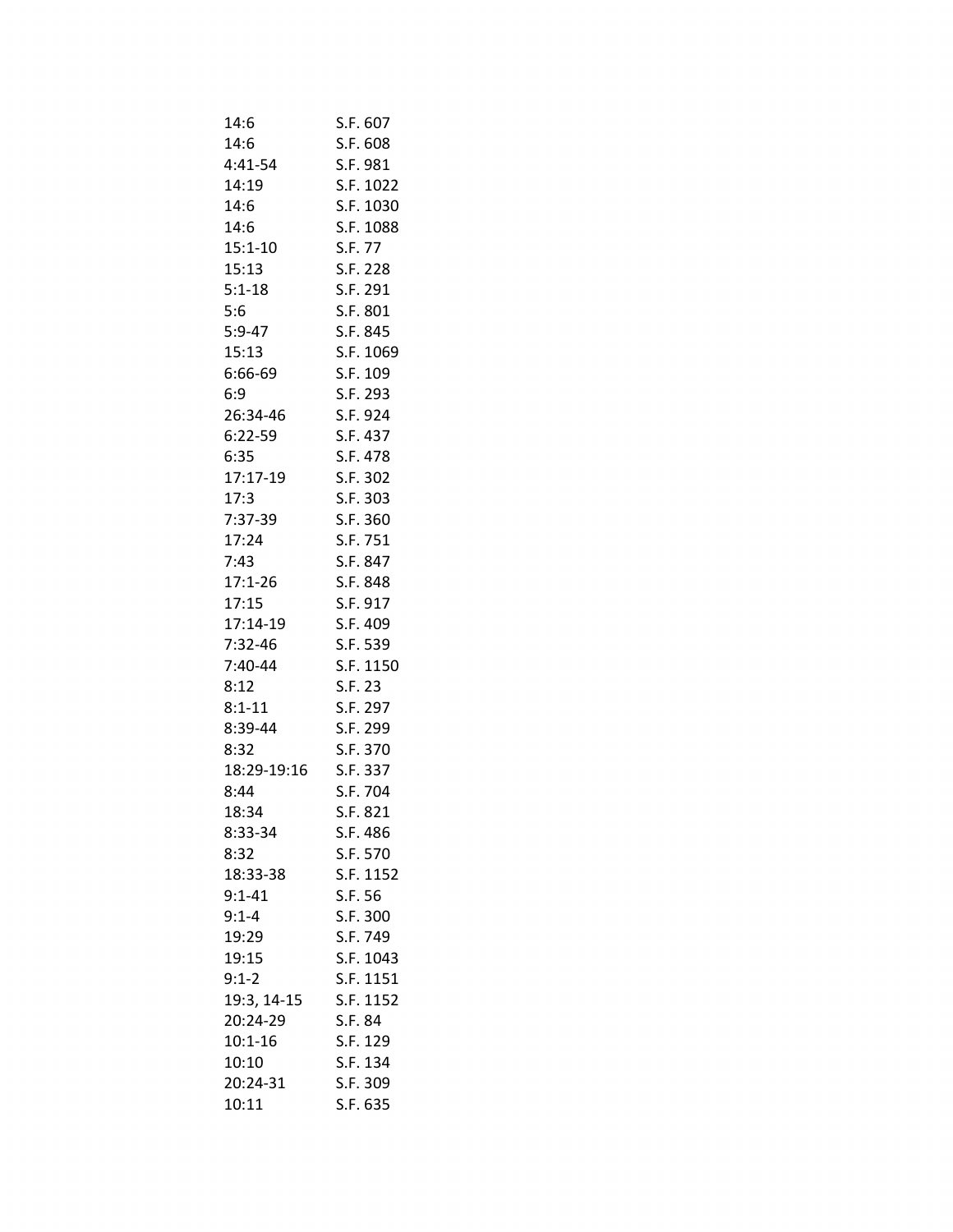|          | 20:22       | S.F. 639  |
|----------|-------------|-----------|
|          | 20:30-1     | S.F. 1131 |
|          | 1:43-44     | S.F. 896  |
|          | $1:6 - 7$   | S.F. 935  |
|          | $1:12-13$   | S.F. 275  |
|          | 11:28       | S.F. 457  |
|          | $1:1 - 14$  | S.F. 507  |
|          | 11:48       | S.F. 1083 |
|          | 1:18        | S.F. 1111 |
|          | 1:47        | S.F. 1113 |
|          | 1:18        | S.F. 1114 |
|          | 14:19       | S.F. 1093 |
|          |             |           |
| I John   | $1:1 - 4$   | S.F. 22   |
|          | $1:3-6$     | S.F. 151  |
|          | $1:1-3$     | S.F. 899  |
|          | $1:1-3$     | S.F. 657  |
|          | $2:3-5$     | S.F. 119  |
|          | $2:15-17$   | S.F. 658  |
|          |             |           |
|          | 3:2         | S.F. 1072 |
|          | $4:7 - 5:6$ | S.F. 225  |
|          | $4:4-5$     | S.F. 658  |
| II John  |             |           |
|          |             |           |
| III John |             |           |
| Jonah    |             | S.F. 170  |
|          | $1:1 - 17$  | S.F. 781  |
|          | 1           | S.F. 568  |
|          |             |           |
| Joshua   | 1:3         | S.F. 965  |
|          | $3:1 - 5$   | S.F. 623  |
|          | 24:15       | S.F. 850  |
|          | 24:27       | S.F. 880  |
|          | 4:7         | S.F. 880  |
|          | 24:15       | S.F. 625  |
|          | 4:7         | S.F. 1032 |
|          | $4:1 - 7$   | S.F. 1127 |
|          | $6:15-25$   | S.F. 873  |
|          |             |           |
| Jude     | 1:24        | S.F. 856  |
|          | 3           | S.F. 470  |
|          | 5           | S.F. 31   |
|          |             |           |
| Judges   | $17:4 - 21$ | S.F. 123  |
|          | 6:13        | S.F. 824  |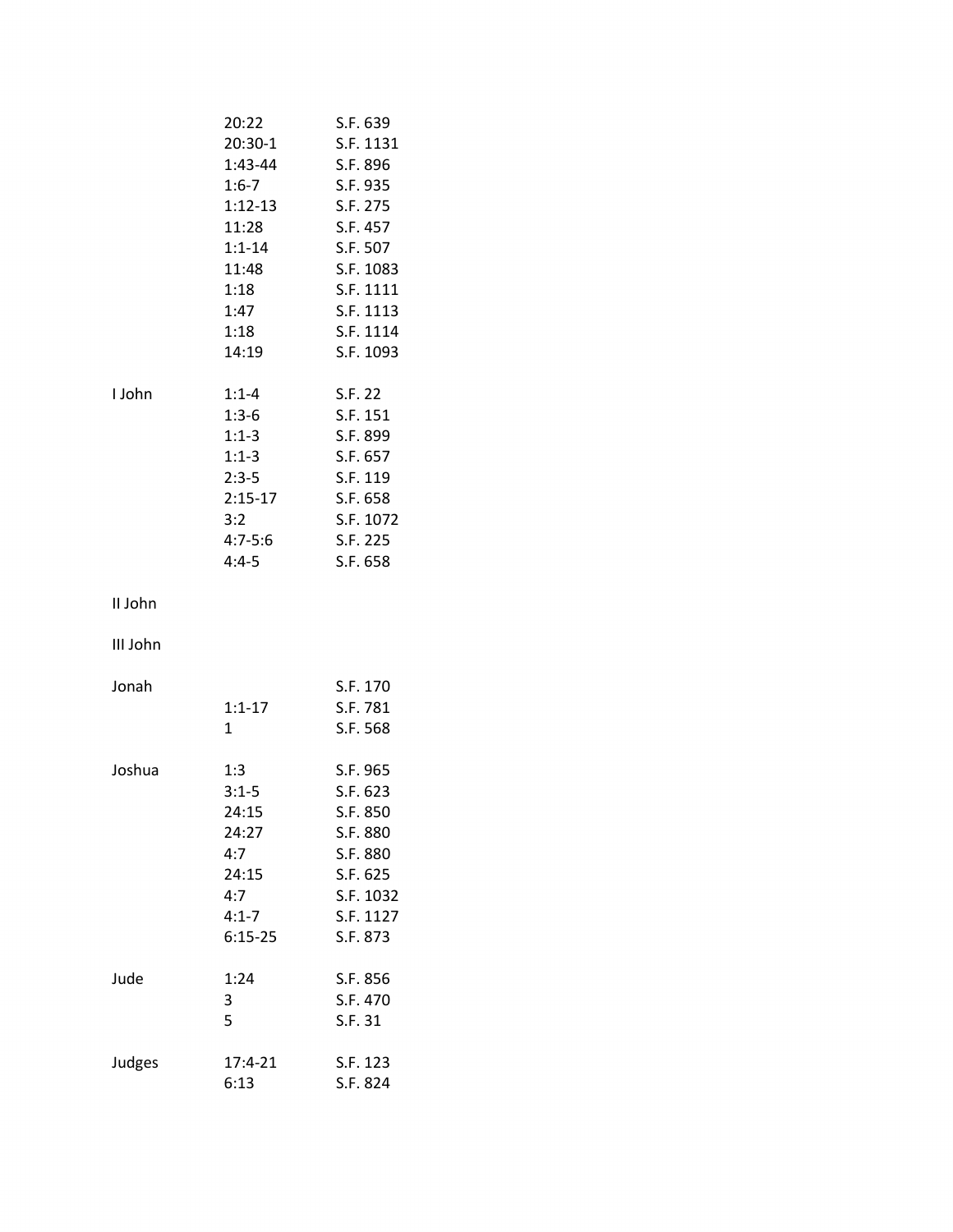| Jacob                  | S.F. 55 Moves to Egypt                                       |
|------------------------|--------------------------------------------------------------|
|                        | S.F. 864 No Place To Hide                                    |
|                        | S.F. 1014 The Tie That Binds (Love For Rachel)               |
| Jericho                | S.F. 873 Fall of Jericho                                     |
| Jerusalem              | S.F. 577 A Divine Warning                                    |
| <b>Jesuits</b>         | G.F. 11 Oppose freedom in Spain                              |
| Jesus (see all Christ) | S.F. 7 Following                                             |
|                        | S.F. 18 reveals God as personal                              |
|                        | S.F. 152 Triumphal Entry                                     |
|                        | S.F. 181 Anointed by Mary                                    |
|                        | G.F. 18 Ser. M.B. Book What Bible Teaches About              |
|                        | G.F. 40 Ser. E.E. Laochlin Teaching About Himself            |
|                        | G.F. 56 Art F.I. Gardiner Immanuel - His Deity               |
|                        | G.F. 67 Art Coor. Journ. Birth of                            |
|                        | S.F. 203 Presence of in life                                 |
|                        | S.F. 270 Temptation of                                       |
|                        | S.F. 285 He came unto His own                                |
|                        | S.F. 290 What authority have you?                            |
|                        | S.F. 291 J. at Pool of Bethesda                              |
|                        | S.F. 281 Feeding of 5,000                                    |
|                        | S.F. 297 & Woman in adultery                                 |
|                        | S.F. 298 What Bible teaches                                  |
|                        | S.F. 295 Encounter with Pharisees - John 8                   |
|                        | S.F. 303 Salvation only in Christ                            |
|                        | S.F. 304 Gethsemane                                          |
|                        | S.F. 321 Broad, or Narrow                                    |
|                        | S.F. 324 Bap. of Jesus                                       |
|                        | S.F. 329 Jesus calls the 12                                  |
|                        | S.F. 332 Condemns cities of Galilee                          |
|                        | S.F. 333 Heals paralytic                                     |
|                        | S.F. 336 Transfiguration                                     |
|                        | S.F. 337 Trial of                                            |
|                        | S.F. 338 Ascension of                                        |
|                        | S.F. 343 The Eternal Christ                                  |
|                        | S.F. 357 Raising of Lazarus                                  |
|                        | S.F. 375 Christ & the Law                                    |
|                        | S.F. 379 Weeps over Jer.                                     |
|                        | S.F. 384 Despising shame of [cross]                          |
|                        | S.F. 397 Human, or Divine?                                   |
|                        | S.F. 688 The Lordship of Jesus                               |
|                        | Clipped editorial "Jesus the Perfect Man" C. Mooney S.F. 840 |
|                        | S.F. 938 Why Should One Believe in Jesus?                    |
|                        | S.F. 461 What Will You do with Jesus                         |
|                        | S.F. 479 We Would See Jesus                                  |
|                        |                                                              |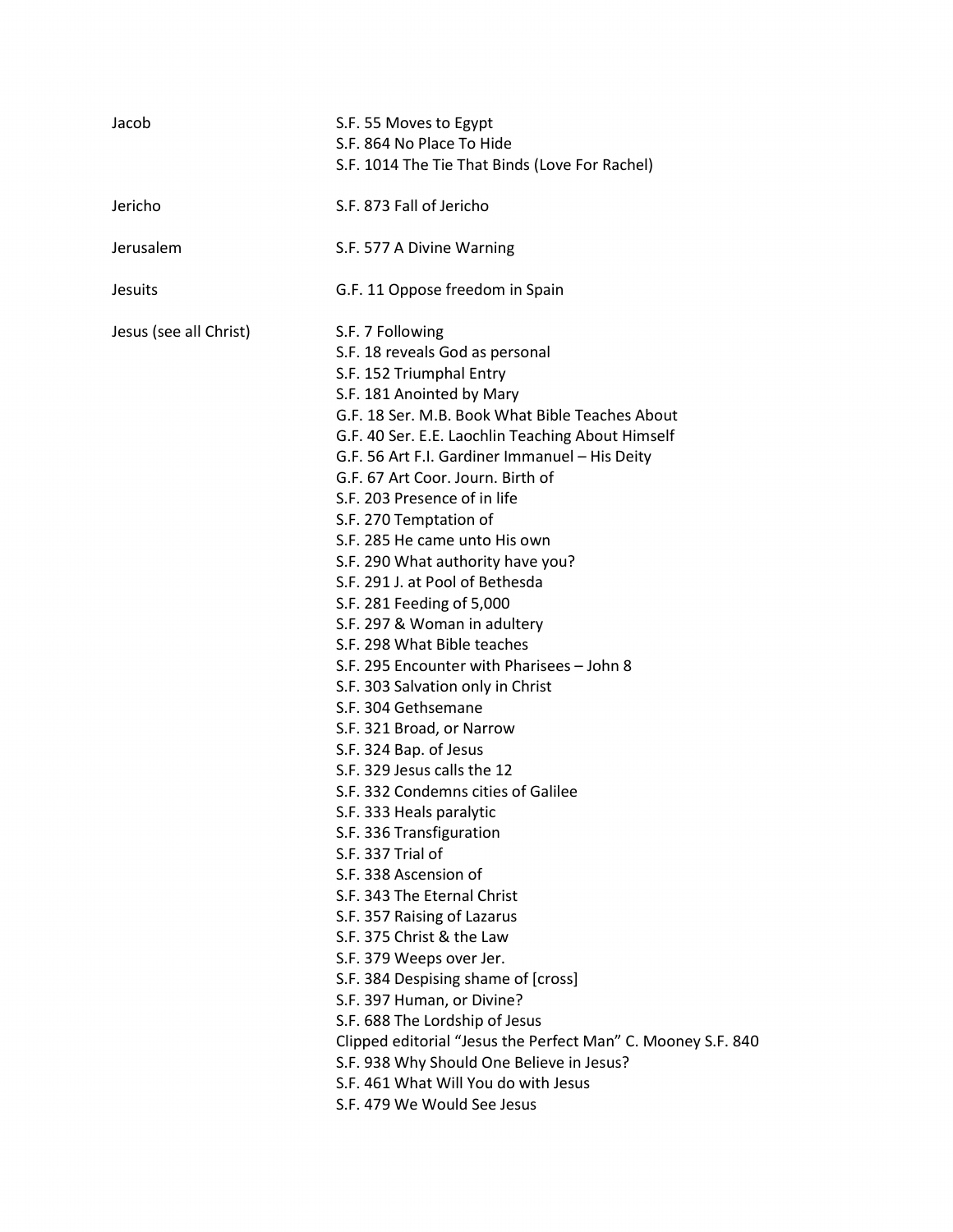|                  | S.F. 496 The Sermon On The Mount                                          |
|------------------|---------------------------------------------------------------------------|
|                  | S.F. 539 Never Man So Spake<br>S.F. 609 Finding Jesus Today               |
|                  | S.F. 615   Believe in Jesus Christ                                        |
|                  | S.F. 455 Two Views of Jesus of Naz.                                       |
|                  | S.F. 966 Servant of the Lord                                              |
|                  |                                                                           |
|                  | S.F. 992 Walking w. Jesus - Three Youth<br>S.F. 1041 Jesus Calls For Help |
|                  | S.F. 1054 The Lord of Wisdom                                              |
|                  | S.F. 1023 Identifies with Man                                             |
|                  | S.F. 1044 The Ascension of Jesus                                          |
|                  |                                                                           |
|                  | S.F. 1118 The Lily of the Valley                                          |
|                  | S.F. 1119 Rose of Sharon                                                  |
|                  | S.F. 1120 Chi Rho                                                         |
|                  | S.F. 1152 King of the Jews                                                |
|                  | S.F. 264 He Saved Others, Himself He Cannot                               |
| Job              | C-3 4/8/59 Article by Archibald MacLeish                                  |
| John The Baptist | S.F. 121 Message of                                                       |
|                  | S.F. 443 Marked From Birth                                                |
|                  |                                                                           |
| Jonah            | S.F. 170 Life of                                                          |
|                  | S.F. 780 Ninevah or Tarshish?                                             |
|                  | "Jonah, A Very Minor Prophet" Art The Christian 11/26/61 p. 5             |
| Joseph           | S.F. 147 Sermon on Life of                                                |
|                  | S.F. 191 And Providence                                                   |
|                  |                                                                           |
| Judah            | S.F. 1012 Judah Pleads For Benjamin                                       |
| Judas (Iscariot) | S.F. 69 Notorious Traitors                                                |
|                  | S.F. 685 Betrayal of Jesus                                                |
| Judgment         | S.F. 172 Refusal to enter Palestine                                       |
|                  | S.F. 40 Whither soul after death?                                         |
|                  | S.F. 317 What does it mean                                                |
|                  | S.F. 319 Cursing of fig tree                                              |
|                  | S.F. 332 Judg. on Cities of Galilee                                       |
|                  | S.F. 351 Face to Face                                                     |
|                  |                                                                           |
|                  | S.F. 396 John 3:17                                                        |
|                  | S.F. 768 Divine-Human Encounter                                           |
|                  | S.F. 79 Rom. 2:1-11 The Judgment of God                                   |
|                  | S.F. 864 No Place To Hide                                                 |
|                  | S.F. 435 The Goodness & Severity of God                                   |
|                  | S.F. 606 A Warning to Christians                                          |
|                  | S.F. 973 The Human Response                                               |
|                  | S.F. 1010 Noah - Judgment & Redemption                                    |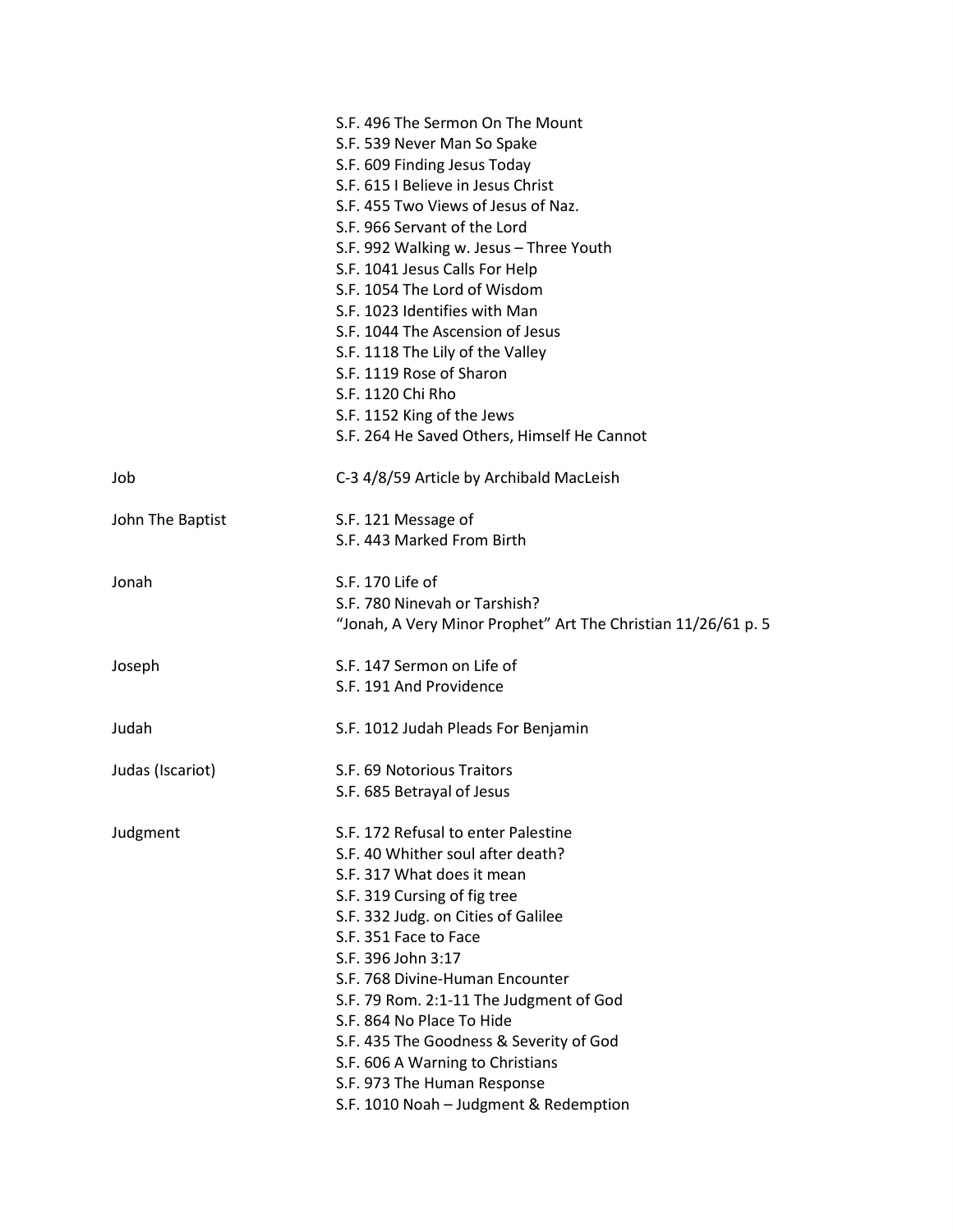J

| James    | 1:25<br>1:6<br>1:22<br>1:3<br>$2:22-24$<br>$3:1 - 12$<br>4:4<br>4:17<br>4:4<br>$4:13-15$<br>$4:13-15$<br>$4:21-22$ | S.F. 87<br>S.F. 187<br>S.F. 200<br>S.F. 693<br>1:14-15 S.F. 1047<br>S.F. 868<br>S.F. 71<br>S.F. 62<br>S.F. 92<br>S.F. 93<br>S.F. 217<br>S.F. 394<br>S.F. 558 |
|----------|--------------------------------------------------------------------------------------------------------------------|--------------------------------------------------------------------------------------------------------------------------------------------------------------|
|          | 5:12                                                                                                               | S.F. 89                                                                                                                                                      |
| Jeremiah | 5:1<br>18-19<br>$18:1 - 10$                                                                                        | S.F. 706<br>S.F. 320<br>S.F. 633                                                                                                                             |
| Job      | 1:21<br>$2:1 - 10$<br>13:15<br>14:1-22<br>14:14<br>19:21                                                           | S.F. 888<br>S.F. 268<br>S.F. 720<br>S.F. 391<br>S.F. 849<br>S.F. 585                                                                                         |
| Joel     |                                                                                                                    |                                                                                                                                                              |
| K        |                                                                                                                    |                                                                                                                                                              |
| К        |                                                                                                                    |                                                                                                                                                              |
| I Kings  | $3:5-15$<br>16:30<br>18:17-46<br>$8:22-61$<br>19:1-18<br>20:28                                                     | S.F. 156<br>S.F. 274<br>S.F. 236<br>S.F. 453<br>S.F. 974<br>795                                                                                              |
| II Kings | $5:1 - 16$<br>6:17<br>$6:13-17$<br>19:1-37<br>$20:1 - 11$                                                          | S.F. 5<br>S.F. 851<br>S.F. 575<br>S.F. 876<br>S.F. 918                                                                                                       |
| Kingdom  |                                                                                                                    | S.F. 15 cannot be shaken                                                                                                                                     |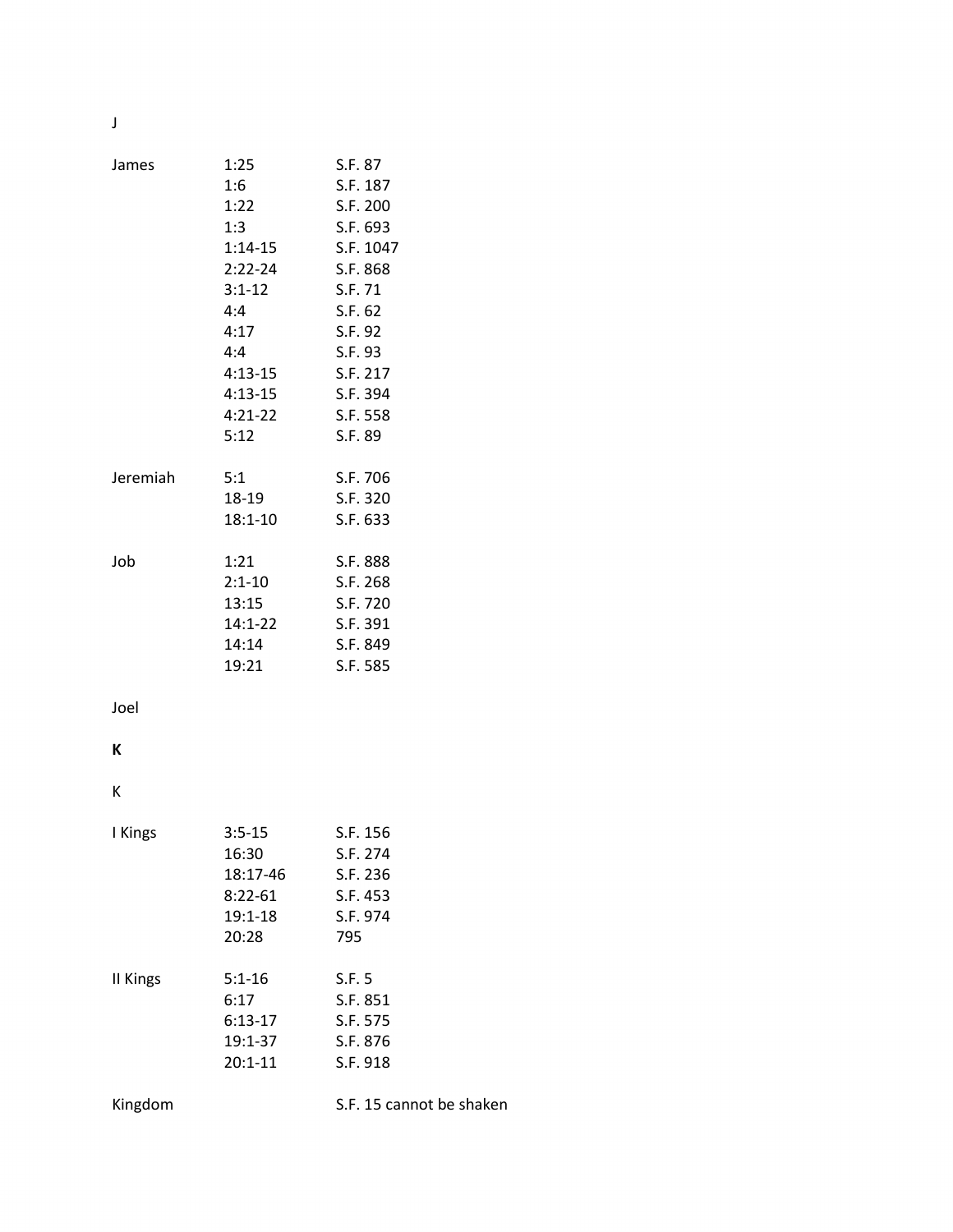- S.F. 782 Wilt Thou Restore The Kingdom?
- S.F. 783 Kingdom In O.T. & N.T.
- S.F. 922 Thy Kingdom Come
- S.F. 482 Wilt Thou Restore the Kingdom to Israel
- S.F. 1107 Are You The King of the Jews?
- S.F. 1143 The Invisible/Visible K.

L

| Luke | 11:24-28     | S.F. 33   |
|------|--------------|-----------|
|      | $21:1 - 4$   | S.F. 64   |
|      | 1:38         | S.F. 91   |
|      | $1:5-25$     | S.F. 121  |
|      | $11:2 - 4$   | S.F. 139  |
|      | 1:77-79      | S.F. 237  |
|      | $11:1-13$    | S.F. 760  |
|      | $1:31-32$    | S.F. 793  |
|      | $1:13-30$    | S.F. 836  |
|      | 1:30         | S.F. 883  |
|      | 11:2         | S.F. 921  |
|      | 11:23        | S.F. 579  |
|      | $1:26-33$    | S.F. 582  |
|      | 1:5          | S.F. 674  |
|      | 22:14-20     | S.F. 20   |
|      | 12:16-21     | S.F. 42   |
|      | 2:7          | S.F. 66   |
|      | 2:14         | S.F. 67   |
|      | $2:1 - 38$   | S.F. 197  |
|      | 2:40-52      | S.F. 345  |
|      | 12:25        | S.F. 752  |
|      | 12:21        | S.F. 798  |
|      | 12:19        | S.F. 818  |
|      | 2:14         | S.F. 854  |
|      | 22:14-20     | S.F. 891  |
|      | 12:31        | S.F. 958  |
|      | $12:22 - 34$ | S.F. 540  |
|      | $2:25-35$    | S.F. 580  |
|      | 23:3, 18-25  | S.F. 337  |
|      | 23:34        | S.F. 747  |
|      | 23:39-43     | S.F. 748  |
|      | 23:39-43     | S.F. 841  |
|      | 23:13-25     | S.F. 944  |
|      | 13:22-30     | S.F. 510  |
|      | 23:5         | S.F. 648  |
|      | $3:19-22$    | S.F. 993  |
|      | 13:22-27     | S.F. 1007 |
|      | 23:46        | S.F. 1081 |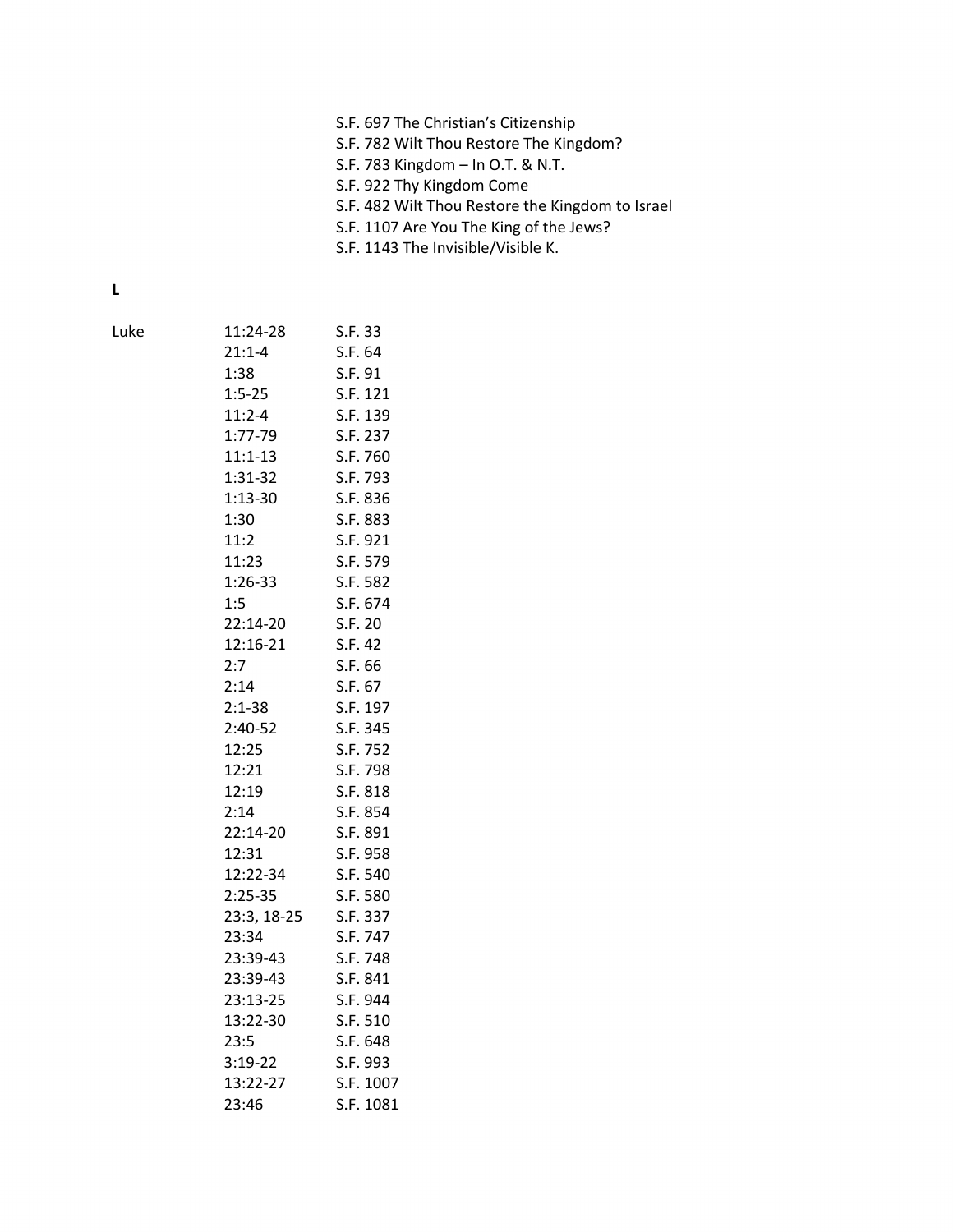| 24:1-12   | S.F. 83          |
|-----------|------------------|
| 24:13-45  | S.F. 84          |
| 4:16-30   | S.F. 130         |
| 14:25     | S.F. 145         |
| 24:1-9    | S.F. 154         |
| 14:25-33  | S.F. 875         |
| 24:5      | S.F. 419         |
| 14:16-24  | S.F. 425         |
| 14:12-14  | S.F. 429         |
| 14:15-24  | S.F. 448         |
| 14:25-33  | S.F. 971         |
| 24:13-33  | S.F. 994         |
| 15:11-32  | S.F. 27          |
| 15:25-32  | S.F. 866         |
| 15:11-24  | S.F. 867         |
| 15:11-32  | S.F. 167         |
| 15:11-32  |                  |
|           | S.F. 954         |
| 15:17     | S.F. 605         |
| 15:11-32  | S.F. 504         |
| 5:39      | S.F. 1035        |
| 16:19-31  | S.F. 110         |
| 6:43-45   | S.F. 273         |
| 6:21,25   | S.F. 808         |
| 16:1-9    | S.F. 882         |
| 6:43-49   | S.F. 916         |
| 17:10-19  | S.F. 57          |
| 7:36-50   | S.F. 140         |
| 7:1-10    | S.F. 210         |
| 7:36-50   | S.F. 234         |
| $7:11-17$ | S.F. 900         |
| 17:11-19  | S.F. 401         |
| 17:32     | S.F. 524         |
| 17:12-19  | S.F. 578         |
| 8:4-15    | S.F. 53          |
| 18:9-14   | S.F. 60          |
| 18:35-48  | S.F. 102         |
| $8:4-15$  | $P. 1 - pp. 107$ |
| 18:1      | G.F. 83          |
| 18:18-23  | S.F. 206         |
| 8:25      | S.F. 755         |
| 18:18-23  | S.F. 941         |
| $8:41-47$ | S.F. 588         |
| 19:41-45  | S.F. 65          |
| 19:22-44  | S.F. 152         |
| $9:18-36$ | S.F. 178         |
| 19:45-46  | P. 3 pp.295      |
| 9:62      | S.F. 194         |
| 9:23      | S.F. 772         |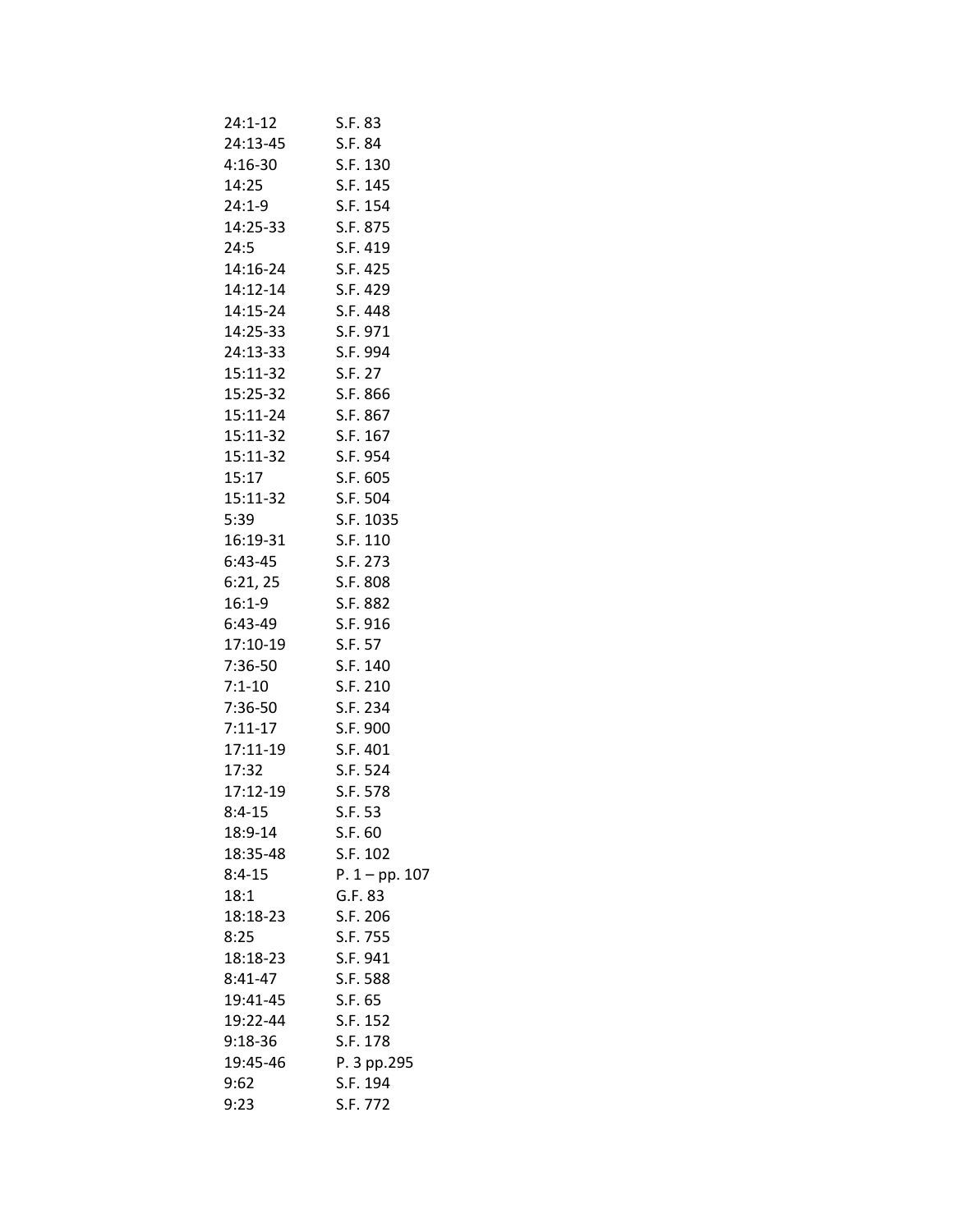|                       | $9:57-62$<br>19:10<br>9:62<br>10:30-37<br>10:2<br>10:30-37<br>10:25-37<br>10:25-28<br>10:17-24<br>10:25-37<br>10:38-42<br>10:25-37<br>$1:5-25$<br>$1:32-33$<br>2:5<br>2:18<br>2:52 | S.F. 438<br>S.F. 632<br>S.F. 1095<br>S.F. 46<br>S.F. 778<br>S.F. 829<br>S.F. 872<br>S.F. 907<br>S.F. 908<br>S.F. 505<br>S.F. 988<br>S.F. 1089<br>S.F. 443<br>S.F. 498<br>S.F. 675<br>S.F. 620<br>S.F. 992 |                                                                                   |
|-----------------------|------------------------------------------------------------------------------------------------------------------------------------------------------------------------------------|-----------------------------------------------------------------------------------------------------------------------------------------------------------------------------------------------------------|-----------------------------------------------------------------------------------|
| L<br>L<br>L<br>L<br>L | No.<br>1<br>$\overline{2}$<br>3<br>4                                                                                                                                               | Title<br>Let God Be True<br>Layman in the Ministry, A<br>Light in the Window<br>Leaves of God (Anthology)                                                                                                 | Author<br>Watchtower Tract. Soc.<br>Manning, B.L.<br>Golladay, R.E.<br>C.F. Lytle |
| Lamentations          |                                                                                                                                                                                    |                                                                                                                                                                                                           |                                                                                   |
| Leviticus             | $16:2 - 24$                                                                                                                                                                        | S.F. 269                                                                                                                                                                                                  |                                                                                   |
| Labor Day             |                                                                                                                                                                                    | S.F. 822 Perils of Prosperity<br>S.F. 659 Christ and Labor                                                                                                                                                |                                                                                   |
| Lamb of God           |                                                                                                                                                                                    | S.F. 1115 Worthy Is The Lamb                                                                                                                                                                              |                                                                                   |
|                       |                                                                                                                                                                                    | Last Days (See Eschatology) S.F. 61 description of man                                                                                                                                                    |                                                                                   |
| Law, the              |                                                                                                                                                                                    | S.F. 288 Law & Gospel<br>S.F. 375 Christ & the Law<br>S.F. 750 Fixed Values in the Law<br>S.F. 782 The Law                                                                                                |                                                                                   |
| Leaven                |                                                                                                                                                                                    | S.F. 325<br>S.F. 984 Leaven of The Pharisees & Sadducees                                                                                                                                                  |                                                                                   |
| Leprosy               |                                                                                                                                                                                    | S.F. 57 & sin<br>S.F. 173 Type of Sin                                                                                                                                                                     |                                                                                   |
| Liberty               |                                                                                                                                                                                    | S.F. 4 In Christ<br>S.F. 87 Where is it found                                                                                                                                                             |                                                                                   |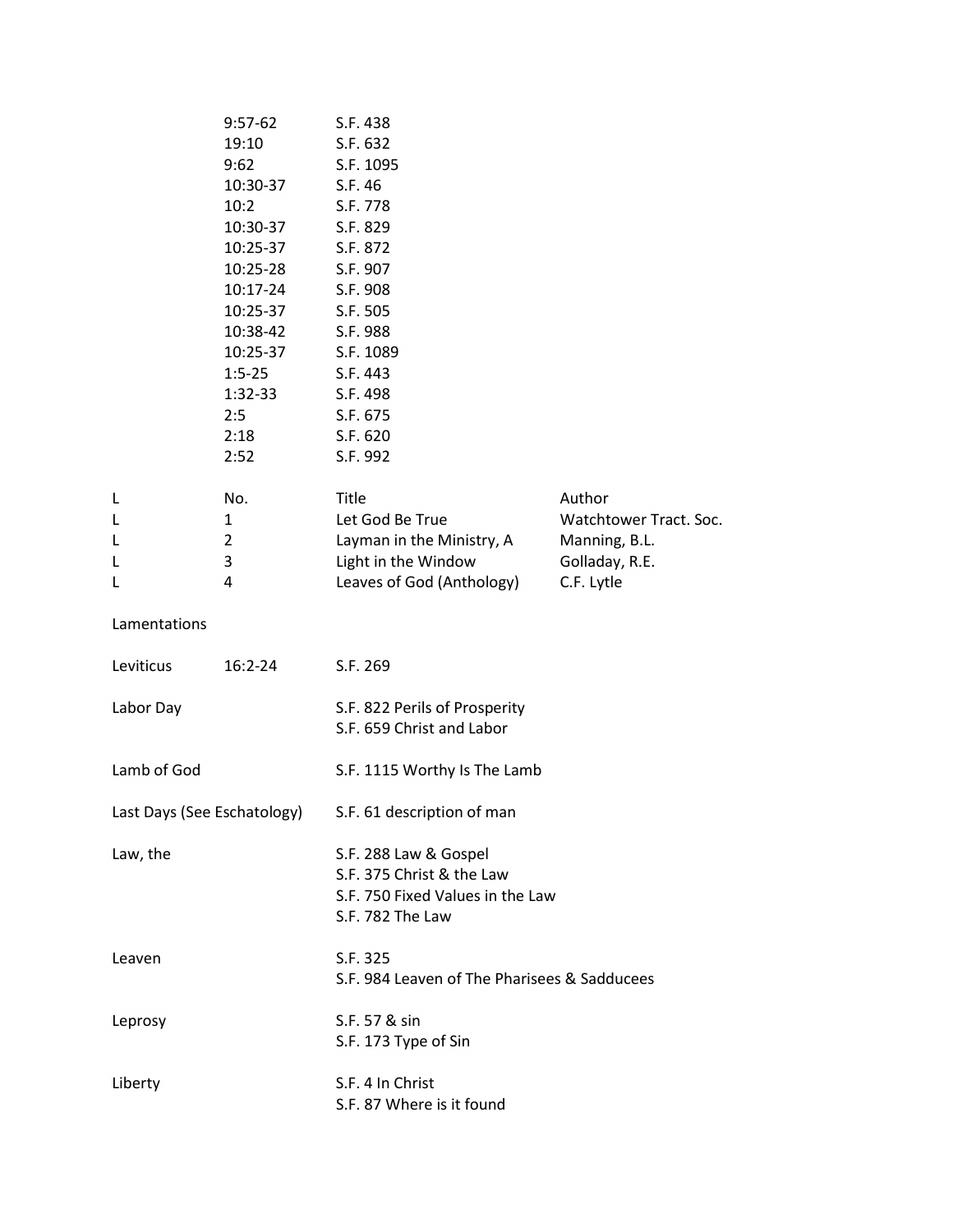|               | S.F. 116 Sacrificed in Union                    |
|---------------|-------------------------------------------------|
| Life          | S.F. 11 after death                             |
|               | S.F. 40 Rich Man & Lazarus                      |
|               | S.F. 157 Living Sacrifice                       |
|               | S.F. 187 Derelicts                              |
|               | S.F. 134 the abundant Life                      |
|               | S.F. 86 race of                                 |
|               | S.F. 40 What happens after death                |
|               | S.F. 215 Whatsoever Ye Sow                      |
|               | S.F. 217 What is your Life                      |
|               | S.F. 376 Your life                              |
|               | S.F. 394 What is your life                      |
|               | S.F. 348 spending Life                          |
|               | S.F. 306 Foundation of                          |
|               | S.F. 759 He Shall Never Die!                    |
|               | S.F. 764 Vanity of Vanities                     |
|               | S.F. 800 Life is Too Short                      |
|               | S.F. 819 God-Examined Life                      |
|               | S.F. 937 Of Death and Life                      |
|               | S.F. 957 The Pilgrimage                         |
|               | S.F. 603 Making Life Count                      |
|               | S.F. 612 Thoughtful Living                      |
|               | S.F. 617 Christian Life Imperative              |
|               | S.F. 618 What is in Thy Hand                    |
|               | S.F. 678 3 Secrets of a Great Life              |
|               | S.F. 679 The Days Speak                         |
|               | S.F. 972 The Book of Life                       |
|               | S.F. 991 To Jesus By Night (Search for Meaning) |
|               | S.F. 309 Three Great Needs of Life              |
|               | S.F. 1013 Does Life Have Meaning                |
|               | S.F. 505 Three Attitudes Toward Life            |
|               | S.F. 1088 True To Life                          |
|               | S.F. 1112 Staying Alive                         |
|               | S.F. 1132 Ecclesiastes - Search For Meaning     |
|               | S.F. 1047 The Blight of Life                    |
| Light         | S.F. 23 of the world                            |
|               | S.F. 1084 Children of Light                     |
| Lord's Day    | S.F. 149 Church Attendance                      |
| Lord's Prayer | S.F. 139 (Sermon on)                            |
|               | S.F. 921 Our FatherHallowed Be Thy Name         |
|               | S.F. 922 Thy Kingdom Come                       |
|               | S.F. 924 Thy Will Be Done                       |
|               | S.F. 925 Give Us Today Our Daily Bread          |
|               | S.F. 927 Forgive Us Our Debts                   |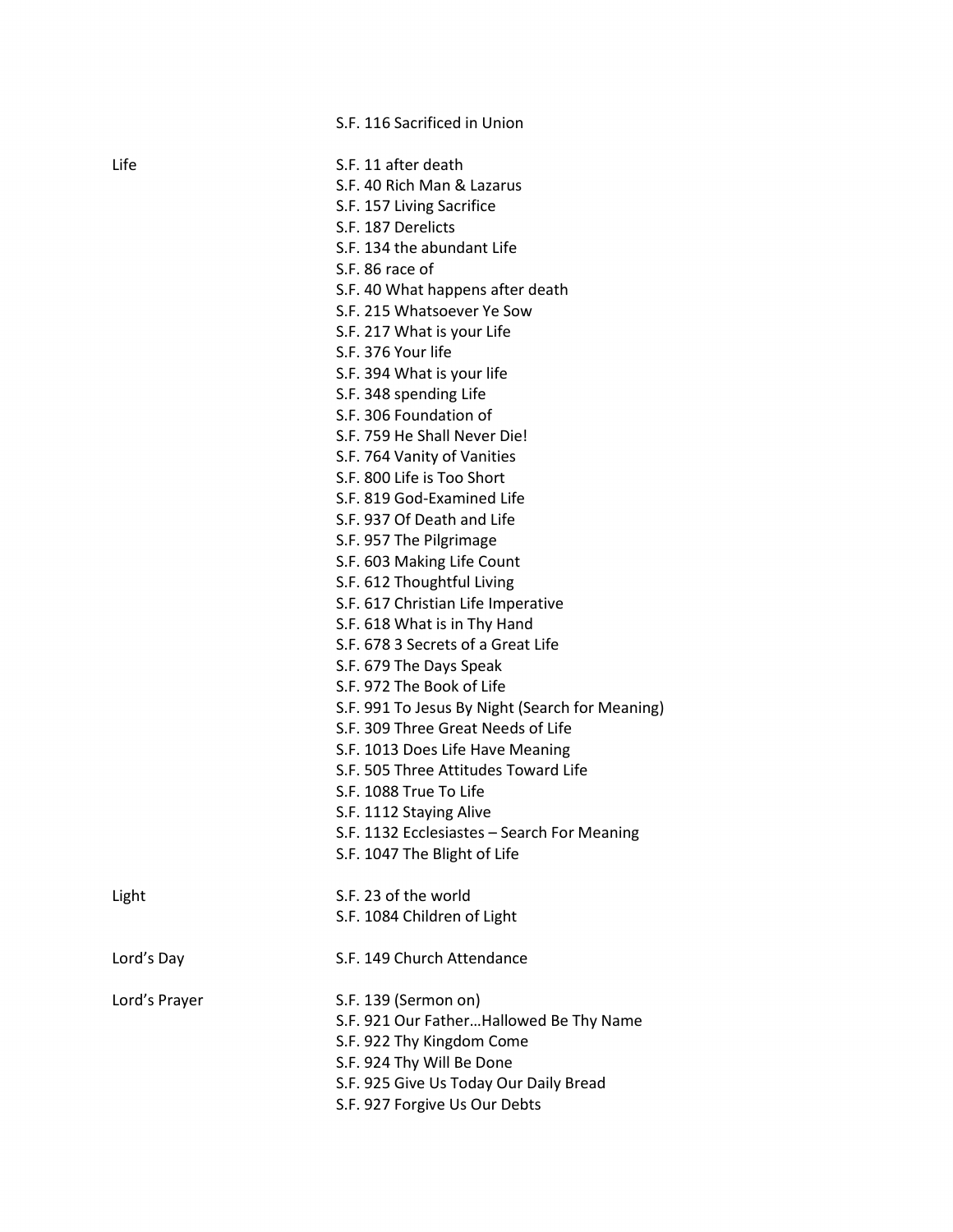|                            | S.F. 930 Lead Us Not Into Temptation                           |
|----------------------------|----------------------------------------------------------------|
|                            | S.F. 931 Deliver Us From The Evil One                          |
|                            | S.F. 1148 Closing Doxology                                     |
| Lord's Supper              | S.F. 20 meaning of                                             |
|                            | S.F. 731 Paul's Concept of Lord's Sup.                         |
|                            | S.F. 863 Ordinances, Expression of Faith                       |
|                            | S.F. 417 Bread of Life                                         |
|                            | S.F. 478 Bread of the World                                    |
|                            | S.F. 999 Historical Study at Corinth                           |
|                            | S.F. 1032 What Mean These Stones?                              |
|                            | S.F. 1116 Whole Service Communion                              |
| Love                       | S.F. 90 of God who chastens                                    |
|                            | S.F. 138 of God in Jhn 3:16                                    |
|                            | S.F. 151 We Know God Loves                                     |
|                            | S.F. 158 Ser. on I Cor. 13                                     |
|                            | S.F. 170 of God for Assyria                                    |
|                            | G.F. 41 II H.H. Farmer in Preaching                            |
|                            | S.F. 218 Power of Christ's Death                               |
|                            | S.F. 225 God's Love                                            |
|                            | S.F. 234 Source of [Christian] Love                            |
|                            | S.F. 251 Love your enemies                                     |
|                            | S.F. 264 of Christ, in dying for us                            |
|                            | S.F. 349 Disciple [unknown] Jesus!                             |
|                            | S.F. 27 Prodigal Son                                           |
|                            | S.F. 728 Life's Key Words                                      |
|                            | S.F. 765 Hosea's Concept of God's L.                           |
|                            | S.F. 830 Constructive power of [Christian] Love                |
|                            | S.F. 857 Christian Love in Action (Philemon)                   |
|                            | S.F. 889 The Heart of Christianity                             |
|                            | S.F. 893 The Indestructible Bond                               |
|                            | S.F. 907 The Greatest Commandment                              |
|                            | S.F. 948 The Cross and Divine Love                             |
|                            | S.F. 509 The Meaning of Christian Love                         |
|                            | S.F. 581 The Mantle of Charity                                 |
|                            | S.F. 627 Abiding Things                                        |
|                            | S.F. 979 Love God with all thymind                             |
|                            | S.F. 986 Jesus & The Love of God                               |
|                            | S.F. 1014 The Tie That Binds (Christian Home)                  |
|                            | S.F. 1069 The Greatest Example                                 |
|                            | S.F. 242 God's Suffering Love<br>S.F. 1021 What Shall We Love? |
|                            |                                                                |
| Loyalty (cf. Faithfulness) | S.F. 728 Levels of Loyalty                                     |
|                            | S.F. 1070 Seeing It Through                                    |
| Lukewarm                   | S.F. 39 Laodiceans                                             |
|                            |                                                                |